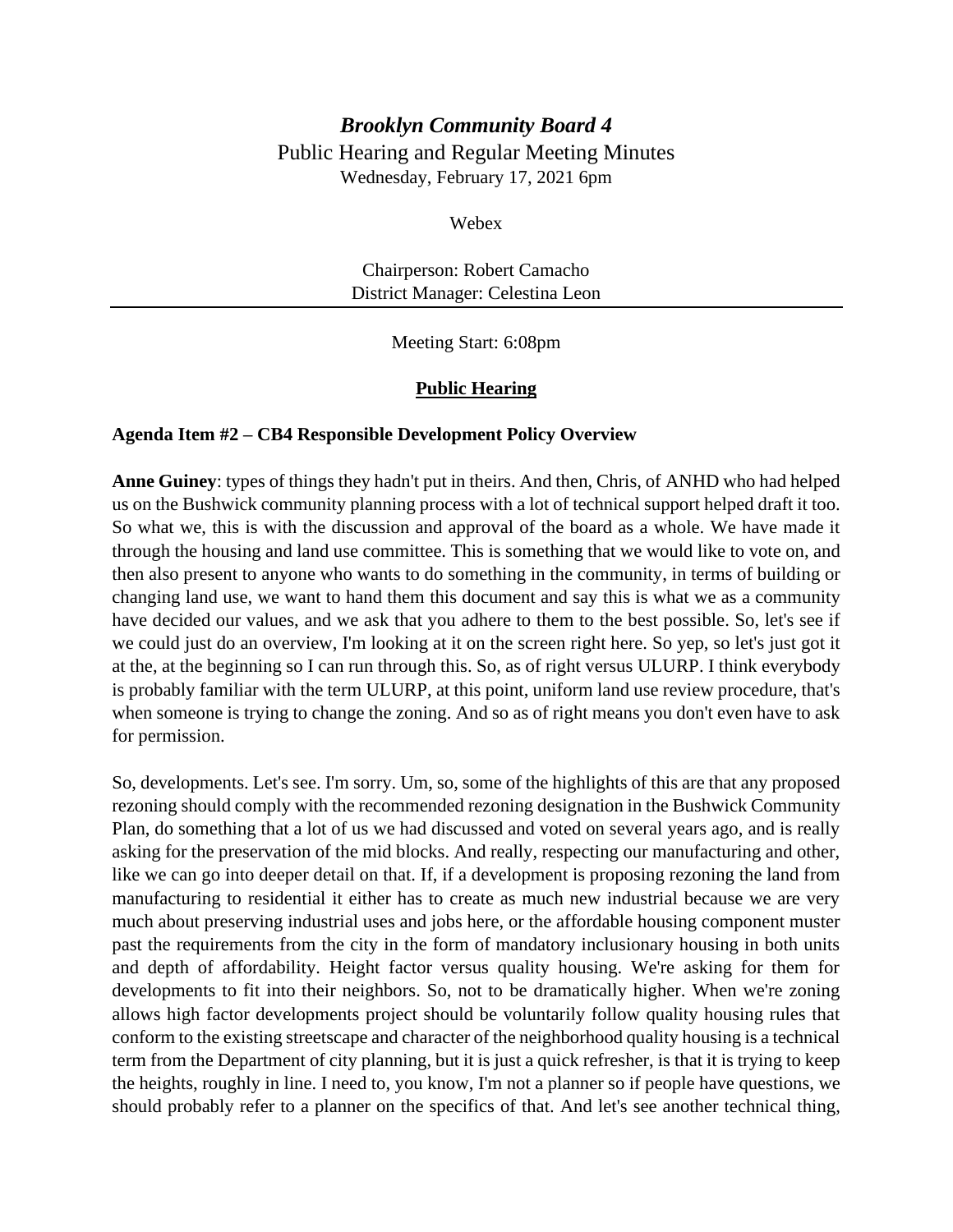which is mandatory inclusionary housing, where it's being proposed and what I think we've talked about mandatory inclusionary housing a lot, which is every time they're trying to get an up zoning, there is a certain amount of affordability. That has to be built into that, however, developers have a choice between different sort of with a package or a mixes of numbers, you can build more technically affordable units that are actually pretty expensive and almost market rate, or you can build fewer that are much more deeply affordable for our community. So this recommendation here is very much about trying to make sure that whatever package they choose is the one that is beneficial to the people in Bushwick right now who are not going to be able to afford some of those higher, higher numbers. So, let's see. Are you able to scroll down a little? Thank you. The next one is, again, these are technical stuff on the AMI the area median income and again these are the, the rent prices for the new units that are set based on you know these federal formulas. And so we're asking that they really gear those to the lower level, so that we can have more realty unit composition is something that has come up all the time. How's it, and land use Committee, which is not just studios in one bedrooms because we want to make sure that there are affordable units for families. So two or three bedrooms, so we're really pushing for more larger units. Celeste if you wouldn't mind scrolling down a bit more. Okay. Where are we parking. Let's see. I just have to refresh. So we asked. We did ask for parking to be included. But we also said, if there is, if there is a fight between affordable housing and parking, we as a group thought that affordable housing was more important. That's something we may want to discuss. Good Neighbor policy. The next item is really about asking anybody who is building to come to the community board to work with the immediately adjacent neighbors, connect with them keep open lines of communication, and then plan for a you know plan for means of redress. If something goes wrong. So, if you know you live next door to a development, and your foundation cracks because of the huge amount of work going on next door, there needs to be a clear established means of redress for you the person who lives next door. So God is one part of that. And then also any street closures, those, which is notification, open lines of communication I think that is something that people regularly have complained to the Hulu about and that's something we take very seriously. Next one is construction contracting living wage for all project employees. Local hiring is something we talk about a lot that's hugely important subcontractors. And then let's see, you know, how are they going to document that because a lot of times people come before us and say they're going to do it, but we have no means of following up. So we need to, again, make sure that we have that ongoing conversation, especially on these larger projects, so that we can find out, asking people to partner with local workforce development. We have a number in the community that we've worked with in the past, and hiring union labor, and really just trying to make sure that they're hiring, right, you can scroll down a bit. Okay. Equal Employment Opportunities post construction. This is another thing which is after the building is open. We are asking that they hire union, we are asking that they pay living wages. We are asking that they hire locally, and we are asking that. Even sublet. So if you build a building and you lease it out to somebody. We are asking that you convey these values to the person you're leasing it too as well. But again, keep working locally and hiring locally and respecting the rights of workers to unionize. So the next one is safety and quality of construction. We ask that they show us a track record for quality construction and not quality construction and safe workplaces, this matters a lot, sustainability and resiliency is the next item. We're really asking that HPD, which is Housing Preservation and development, the city agency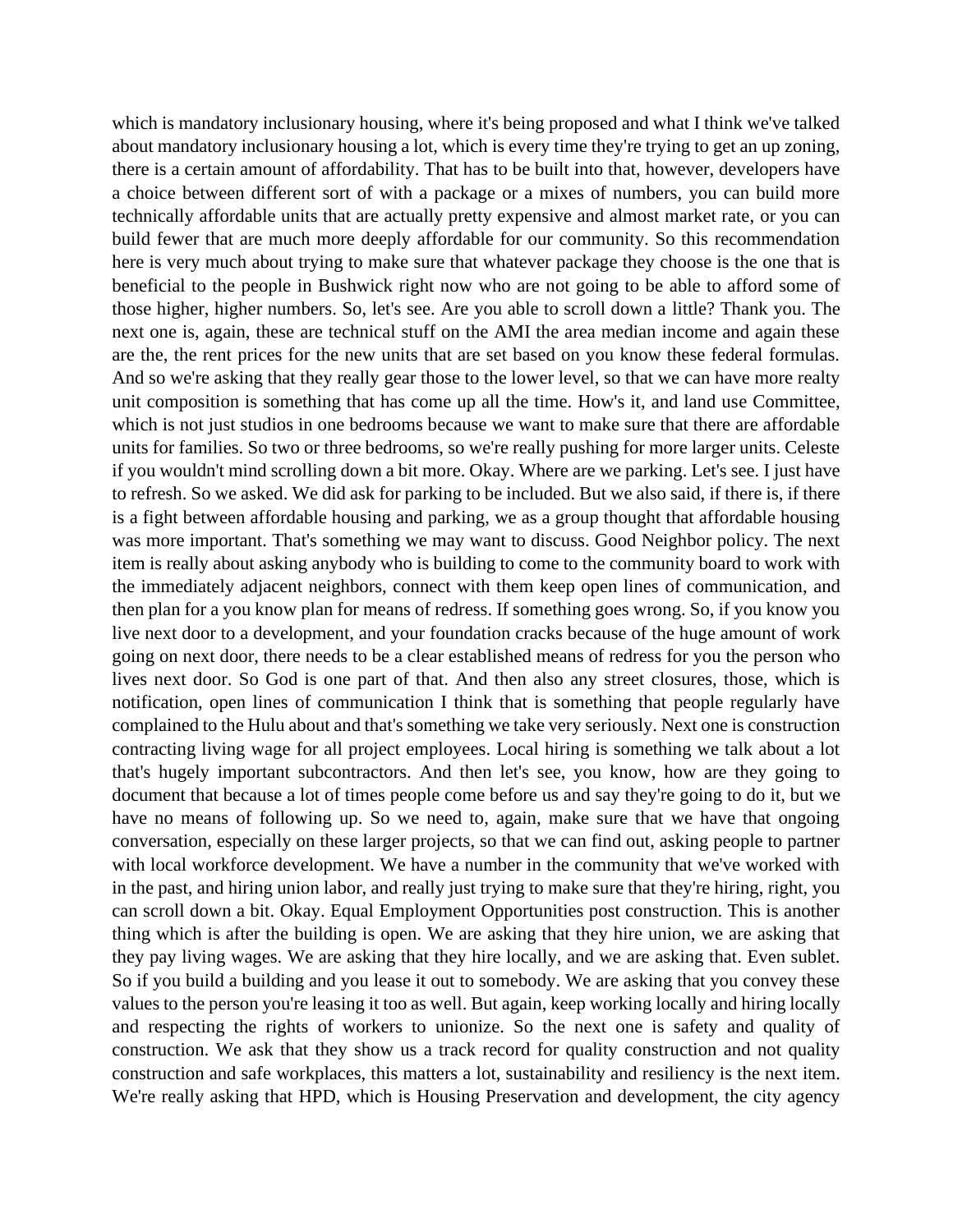has something called the active design guidelines. And we, and there's also another set of guidelines, the enterprise green communities' criteria and climate mobilization act. Basically, these are a series of different guidelines developed by both agencies and independent groups, which are trying to make green building sustainable buildings healthy buildings, and they have. They're based on a huge amount of built work, evidence. People have collected data from a lot of projects who say, what makes a building, most efficient what makes it the greenest what makes it the healthiest. And so these guidelines have been developed around that. The next thing is community engagement, and we're really saying like there's a lot of work on what Bushwick wants and needs we asked you to look into that, as well.

There's the community district needs assessment, there's the push of a community plan, there is showing up to community board meetings is a regular thing working with local not for profits or CEOs and all of these things. We're asking people to engage in a long-standing fashion not just pop in once to a meeting. And that's it. Then the next item is community benefits and investment. And let's see, a designate space for community asset that meets a demonstrated need as identified by these various communities or plans that we have referenced. That could be community center meeting space. You know, senior housing or not housing because that's that this is a very specific type of open space manufacturing space education space. So, there are specific needs and I think a lot of the folks on this board have a really good sense of what we need, what are the types of community facilities in terms of physical space that we need in this community and we're asking people to engage with us hear from you, the wider community about what those needs are. The next thing is board, a standard and appeals the BSA variances. This actually came up very recently at a meeting, the BSA and this is a pretty technical one. And which is that, and actually I think I'm going to defer to a planner on this one because it's probably more technical than I have the ready hand knowledge to explain in a clear fashion right now.

So, that's okay we'll move to the next one, which is the Landmarks Preservation Commission designations. So what we are asking is, we have said we want a certain designate three historic districts in Bushwick Avenue Northeast Bushwick and Moffett street, and then six individual properties that we have identified I think everyone's familiar with the, the loss of the house at 1001 Bushwick Avenue, and the fact that Bushwick Avenue because they have those huge big sites and freestanding buildings, those buildings are really very appealing to people who want to build tall buildings where you know we've been having these conversations regularly. So we are asking, like, this is, this is something that we really want. So we are also asking developers. They should not try to get a rezoning in any of these areas, even if we have not been able to achieve that designation. We're saying we cannot in any way shape or support form support something that is going to knock down the sort of physical, sort of, you know, historic fabric of this community. So, Celeste Camacho I know you both have worked in so much so many ways on this document too and have a lot of thoughts or other folks on the housing and land use committee would like to weigh in on any of these points, before we open it up for conversation.

**Mr. Camacho**: I think it's self-explanatory. It's, it's pretty good. Is there any way like the best just the draft right? Is there any way we can add things that they think but is there a timeframe where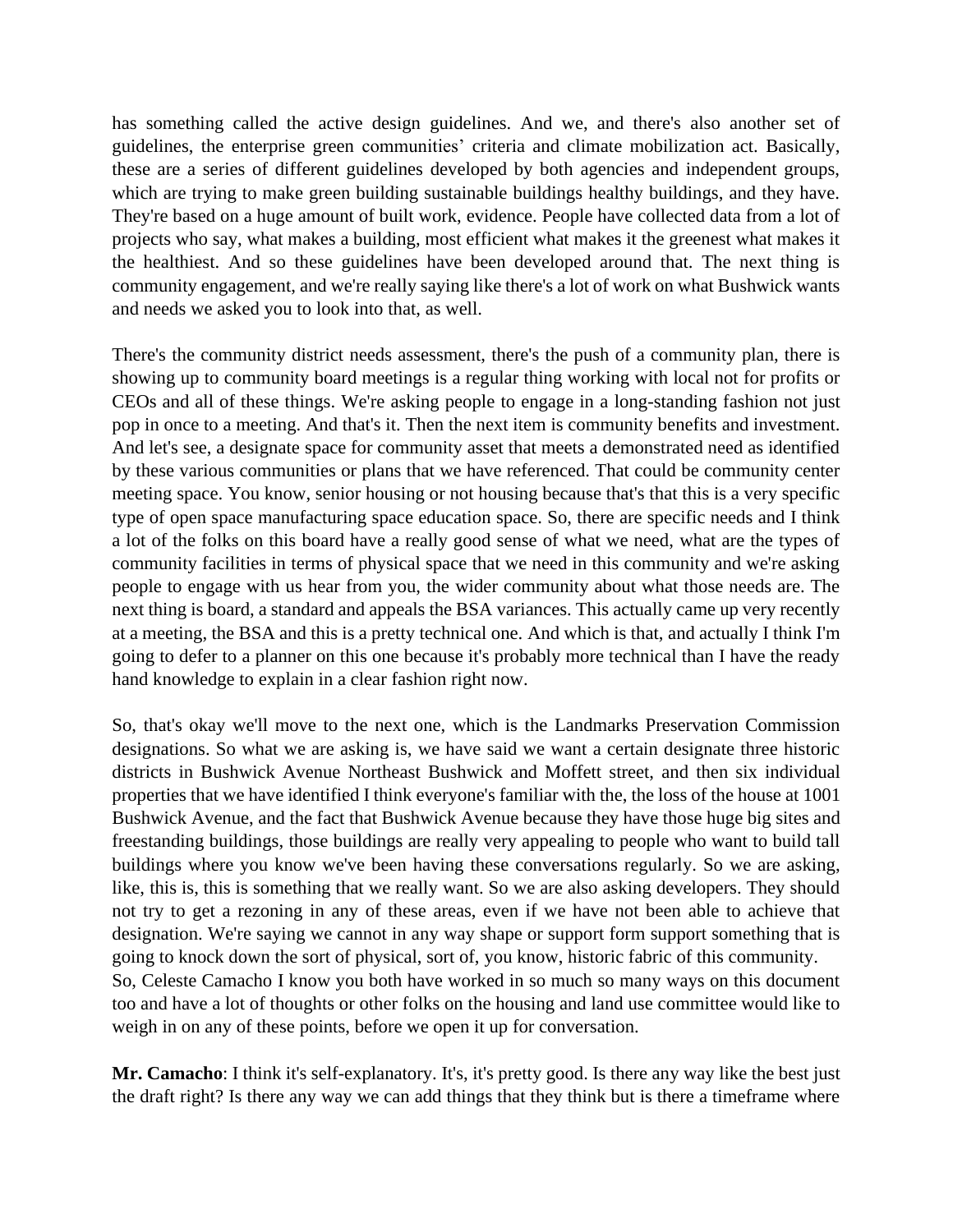we would have eventually to do the full scope? Give the copies people can double and check it and then we can vote on it. If possible, or, or how if at all you want to move forward with this. I think that's a that's a really good question. I think it would be good to share let people read it over. I would always certainly be available I'm sure on the technical stuff. Chris from ANHD could answer any technical questions. Celeste has worked really hard to. So I think we can make as a collection of people who are able and willing to answer questions on it to anyone on the board or the community who have questions, we could do that. I would certainly prefer to my gut is to let everyone in the community have some time to work through it, because it is a lot. It's a lot to take in and just a few minutes presentation, but if people are willing and, you know, this is I throw this out to you as welcome Metro. If people are willing to look over it for the next couple of weeks, reach out with any questions they have, and then maybe we could vote on at the next meeting. Does that make sense to people?

Yeah, I think so yeah, I think so, maybe sellers can put it on, or Hand it over or put it on some of the emails where people can review and write cross reference and see what's good, or what more they can act to. And then, oh, hopefully next time around if people don't have anything or add anything, then we can vote on an ad whatever it is that they want to put and then we'll give them a copy will give everyone a copy so

I think that makes a lot of sense and again I make myself available for anybody who has any questions whether they're technical if I can't answer it, I will find you an answer. Just reach out, email, text whatever I think everybody you know we all share information so I'm certainly happy to do that.

**Celeste**: This is Celeste That sounds great to me, we will be sharing this just for the elected official representatives on the call this evening, we'll be sharing it with you as well and our agency partners because we want to make sure we have everyone's feedback. And of course, community members, you're welcome to provide comments as well. And then, if anything, then we'll cross reference and add it in and then what we'll do, we'll say this part is that when we're voting on it, we'll say this was the ad and what do you think, and then we'll cross reference, whatever it is, if it's adding or has been taken away and the reason why. Yeah.

**Anne**: And I just want to add to that, we haven't been through this with housing and land use committee has been working on this for the last Gosh, year, year, and a half, obviously, we put it aside for a while because of COVID. But you know there's development is not stopping. Even though there is COVID. So, we have worked through it for quite some time, I think, housing and land use committee has voted on it, we're comfortable with it. But, so, just so that when you're looking at it, know that but again like we are 100% open to questions critiques, and, you know, maybe we can improve it and that would be great.

**Celeste**: Any questions from board members, and members of the public members of the public, you can put your questions in the chat I will be monitoring it throughout the evening, and also just want to make sure I have everyone that's called in. Let's see I don't see anything in the chat. You'll have plenty of time, so we'll be bringing this up again next month's meeting so feel free to reach out to us and the board's district office.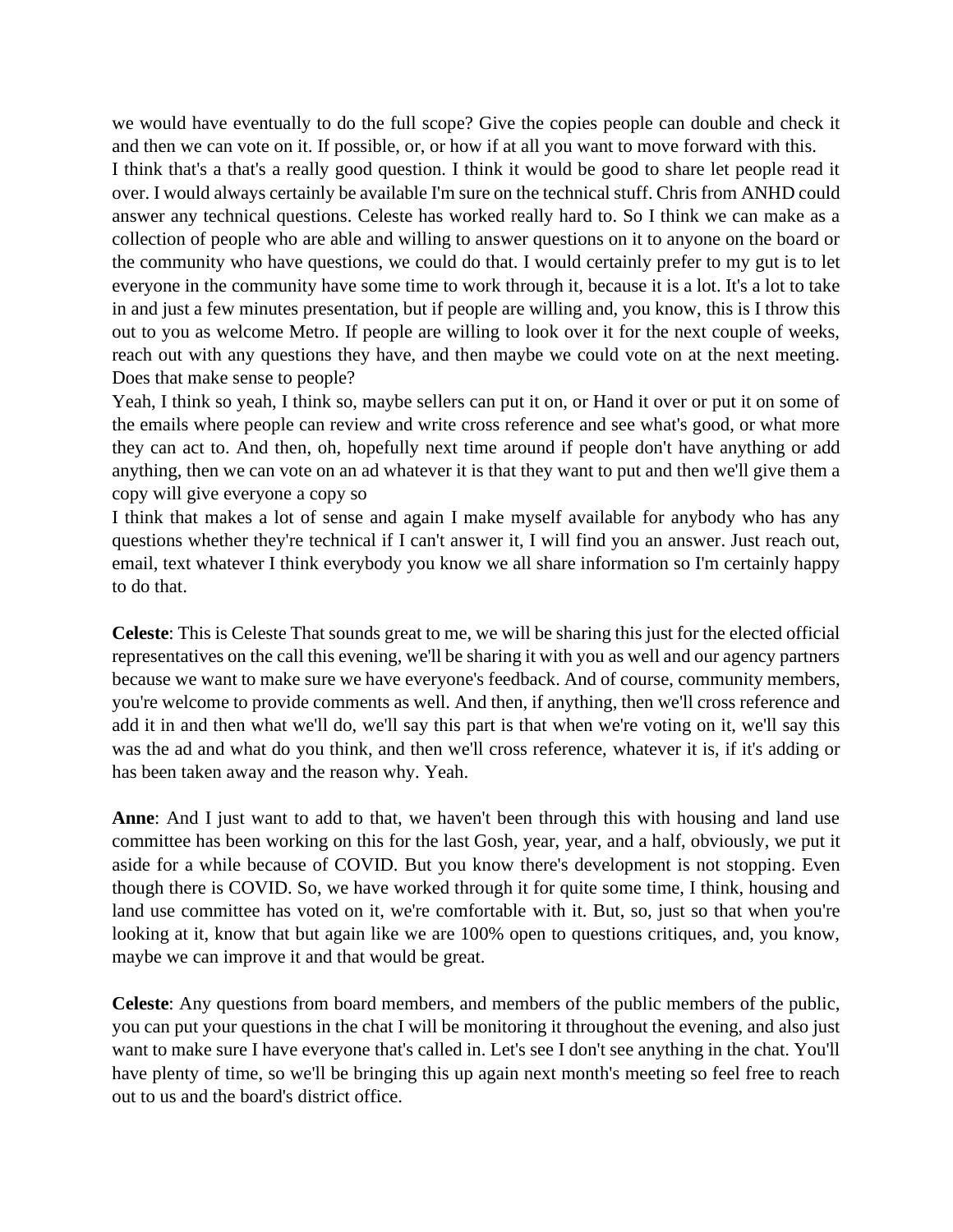#### **Questions from the chat:**

**Celeste**: I have a question here it's about enforcement. That's a good question. I don't know if we have anything in regard to enforcement specifically, not that I recall off the top of my head.

**Anne**: Yep. So, this is not enforceable, it is a clear statement of community values. There are we as a board don't have any enforcement mechanisms like we, we have, you know, agencies that we can reach out to, if we feel like something is actually breaking the law or is against, we, we have pressure points. But our, our, our most valuable enforcement tool is our voice and either our approval or disapproval, and our ability to mobilize around things that we think are contrary to the values and the health and the well-being and the future of this community. And unfortunately, we can't like, yeah, this is more of a statement of values than it is a legal document that is enforceable. When developers come, they're under the impression that they're coming to tell us what they want to do. And when before they come to the bait before they come to the table we say, this is what we want. What do you think, how are you going to work to make it happen? Are you going to be part of the situation and help, you know? And then though, the light bulb goes in the head and says, well, we know that we can work with them. If they're going to do what they're going to do they're going to do regardless but at least they know where we stand. We don't want to sit around the table. Assuming that they're going to work with us. When we already gave them something that they know right off the top of their head that we want to have dinner bringing nothing to the table, they're interested, and it's something that we know they can't do that we're going to we have mechanisms that go by, but we want to make sure when they come to the table that this is what we want. They're not going to Brian folders and give us smoke dreams. And because well, you know, how about like they always do. This is what we want that you read the policy is to see what you intend to do what do you want to do, to work with, because when they come to you, they come to you for something, they will come to you. Most of the time, some of them just do it when he wanted some of them do it. If we make them change them, show us that they know what we're talking about. And what we mean, and who we support. So, eventually, there is no enforcement mechanism. There, and beating around the bush. Tell us what you want is our standards and what we want and what we think. And they got to go from there. We're no longer going to tell them that we're going to tell them what we want. Here's what we want, this is what we're going to do. Are you willing to work? And guess what, we're not moving forward, we say no one something will also tell elected officials, we get to one understand the policies that we know that it benefits the community, and a community voted on it this is what we want. And if they didn't go for it. Then, you know it is what it is they have the elected officials who have to support because they know they've had a document that met from the community, so you know let's, we got to do something, something be standing there listening, over and over and over and filling us with smoke drills when we know it isn't going to happen.

**Celeste**: Thank you Mr Camacho and just to chime in on some of the messages from the chat so there is another part to this that was suggested by the committee in the past so both a preamble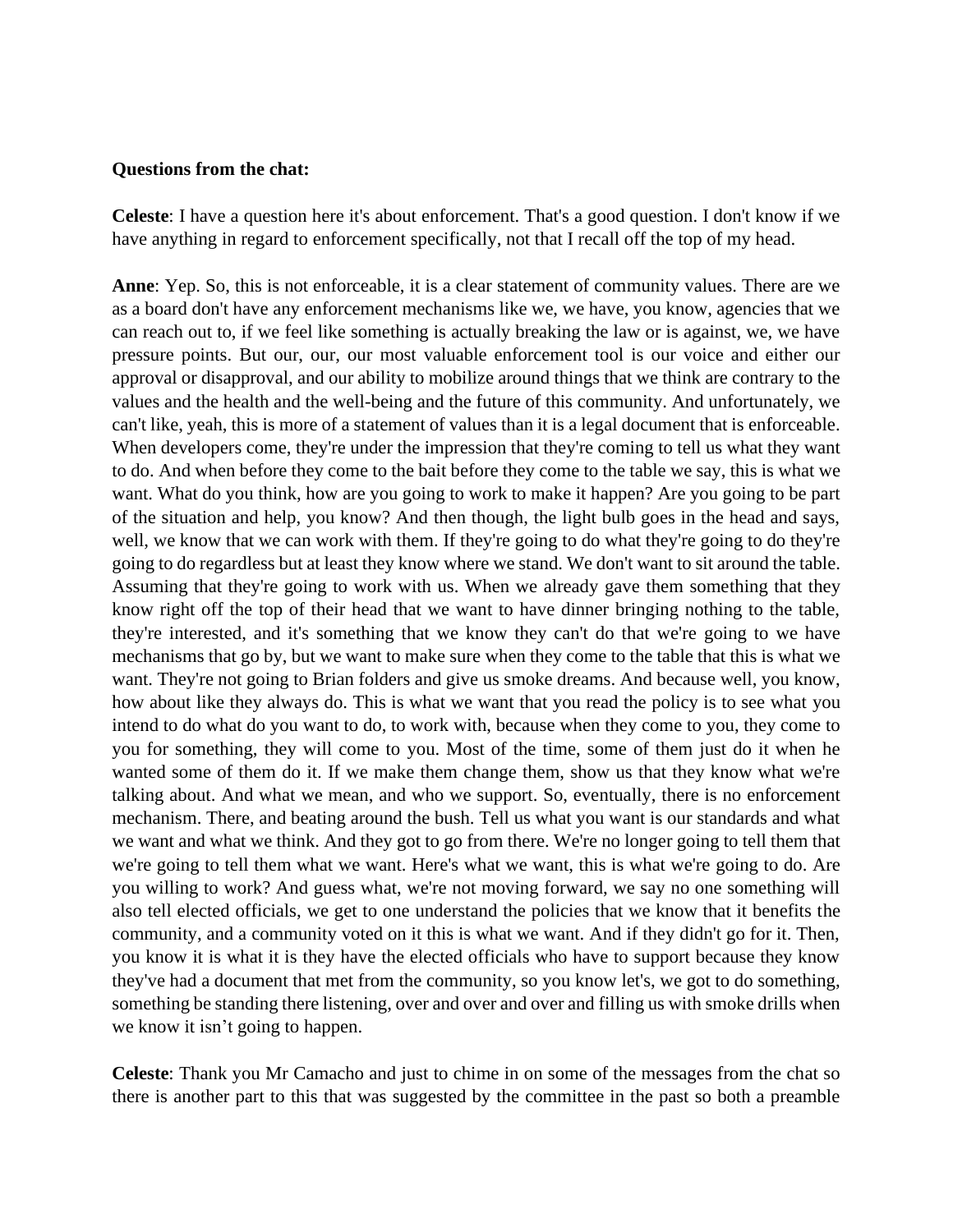right to really get to that statement of purpose that and eloquently summarized and then also a checklist for developers right so that way when they're going through their project proposal, it's a little bit easier for them to check off everything that they're doing as it relates to this proposal just another tool right to make it easier for them to go through the boards, you know, recommendations. And I also have a question here. One moment, let me just scroll back. Thank you everyone for these comments. These are great. Do the values on the agenda displayed reflect the people's views? How can the people of Bushwick speak up about their concerns? So we referenced this a little bit, I don't know, and Mr Camacho if you just want to emphasize again.

**Anne**: I think this was born out of many years of housing and land use committee meetings that have you know are always open to the public. It is born out of the work that went into the community Bushwick Community Plan and again, a lot of the conversations and sometimes arguments that went into that the community district needs assessment that the community board does every year. So what we tried to do is synthesize pull together and distill conversations from really, gosh, the last 10 years in different aspects and say, what are we seeing that is good, what are we seeing that is bad. What do we see as really trouble points that keep coming up and up and up and again, what are the schemas that we keep hearing people come to these meetings and say this is what we need. This is not, this is what we don't need. We don't want to see so what this is, it's, it was not made in, in a vacuum it was made in context of. I would really say it's a, you know, back, back when the CB office was right at, like, on white coffin and Nathan was the, the district manager at Ms. Brown was running it like these conversations started, probably, 7, 8, 9 years ago, about how can we as a community shape our future and development is obviously one aspect of that. And so it is a distillation we, the housing land use committee worked on it for about 18 months. Like I said on and off. But this is also we want wider input as well. Just to say it wasn't made by three people in a room. It was, it was a long process with many, many people contributing in a lot of different ways, and drawing input from many different sources.

**Mr. Camacho**: At some time so one. Francis that they put those these views on the agenda of this place we feel reflects the people's view. Yes, it does have so many years. It has affect our views and affect a lot of things that we have done because sometimes they don't give them come to us, they only come to us when they know they're going to get more market rate housing and not affordable housing for the people that are living in this community, and it says How can people of Bushwick speak up about their concerns views and thoughts, and you can call the community board office because unless there's some issues or concerns that you may have. Let's see if we can get together to make sure that your views and your concerns are also on this. If this is what you're talking about, for change, make sure that we're all in the same page is not my view is not real, is the community has been done through a lot of sweat, and tears and working hard and sitting down with these now especially every day. Our community is being pushed and pushed and the scoop is developers are doing tricks and financials, and everyone everywhere you try to think that you fix one, they do another finagling thing, so we have to be a front and let them know that this is what we want, and not come to the table and make sure that they know what we're looking for. Because you'd be surprised if you come to the house is open to everybody. Anybody that's on here, all our committees are open to anyone that wants to participate. We don't stop anyone for not coming.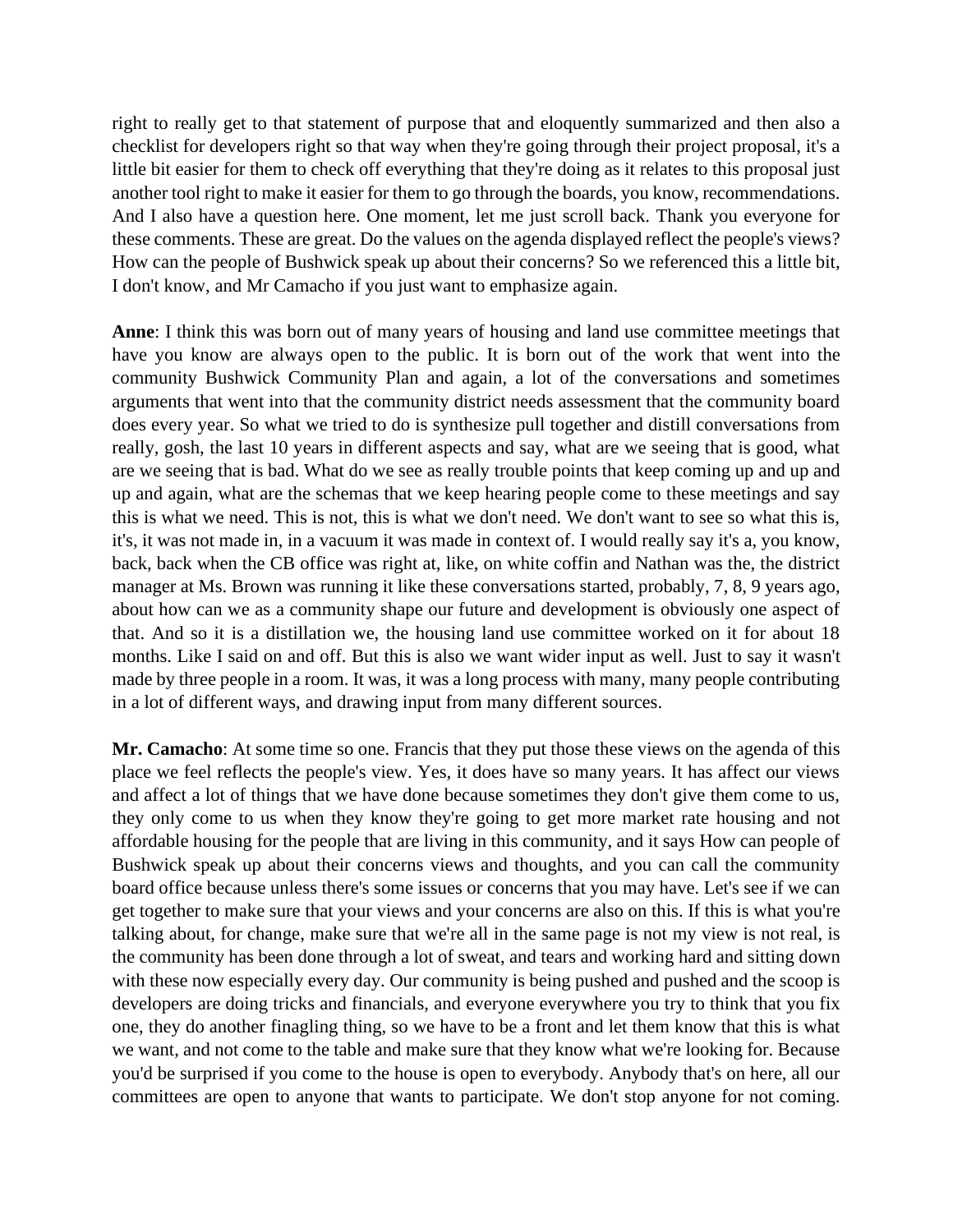There's an, if you want to call the office select, we'll give you the committee, please anyone's concerns issue, whatever it is, whatever it may be, it might be good for you it might not be good for some people, but if we can make a way of good, it benefits everyone. Then that's, that's what we're here for. We represent Bushwick and we want you to know we need without you. We don't need the office, and we don't need them. And we don't need the people that we don't get paid. So we want to make sure that we serve our community, and make sure that we say, so we do the people that are here. Go and make sure I do, in our case continue to fight the fight and believe what we believe, because we got to listen to them too because everything is changing the world is changing. So, you know, let's see, rather do something than nothing. And I just, I want to. I'm wondering, maybe Celeste for members of the community who might not be on the community board, who are interested in taking a look at this. What's the best way of sharing this draft document and getting in. Yeah, just feedback or the corner office and we can make them a copy of mail them a copy or will give us an email and we'll email it to you. Whatever you whatever you guys want, there's no excuse to community boards number 718, we'll put it in the chat, six to 8400. And if you need anything pleased, whatever it is, put your email in there, we'll send it to you. And then we can get feedback together. And there are I will say, you know, there are some really technical things in there that are very specific to land use changes. If you have questions about it, we can figure that out and we can get you answers to those questions. You just heard someone put in a check and get the can the copy be emailed or Well, yes it can whenever you want to send us the email and we'll give it to you. And you'll, and if you have ideas or something and then bring it to it, the more the merrier.

**Anne**: And we can't guarantee that your idea will make it into the final document, I mean it's you know it's a discussion and a lot of people but it's ultimately, we are, we welcome input, thoughts, ideas questions.

**Mr. Camacho**: correct because there has to be a vote. Exactly.

**Celeste**: Yes, just to go back a couple of comments ago I want to really highlight one in particular, from the member of the public, and just focusing on how this doesn't have to be rethought re articulated and explained to developers each time that was absolutely one of the things that we thought about because every housing and land use committee was generally the same conversation you know emphasizing these things over and over. But there wasn't one place where we could point them and I think that this is really that tool so in the future, not only will the board members but members of the community can say, have you read the responsible development policy and know really where we stand so thank you for noticing that and again to Anna Mr Camacho for responding to these questions this evening. I'm happy to provide copies I have a copy of all of the notes from the chat this evening as well and I'll follow up with you individually. So feel free to reach out to us at the board's office for questions. All right.

And I believe we have everyone on all board members are on this evening I still do not see our first presenter, so perhaps there was an issue, and she was unable to join us.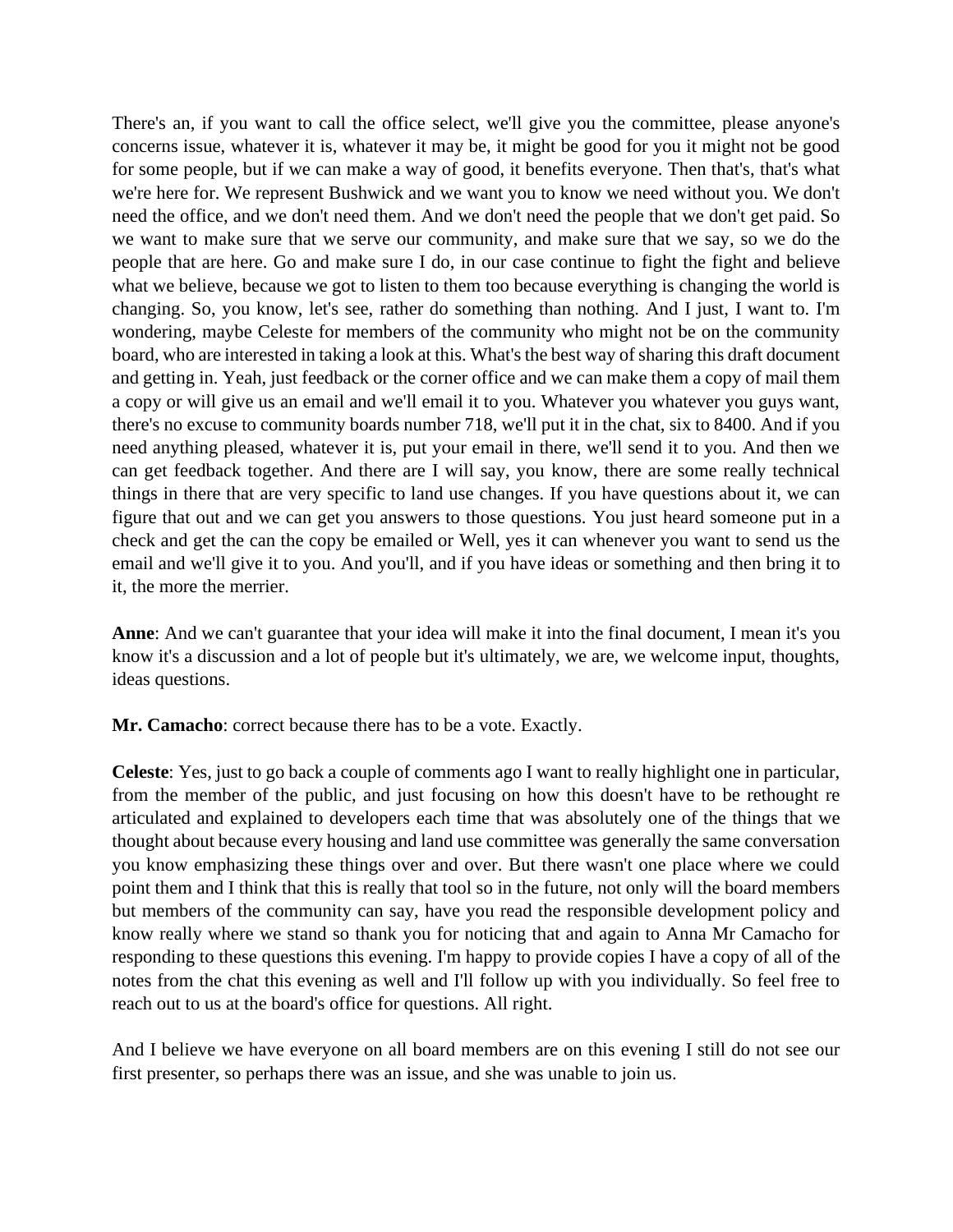## **ABSENT – Agenda Item #1: Zanib Ahmad, NYC Department of Consumer and Worker Protection – presenting on free tax prep services.**

So if it's okay with the board members that would close our public hearing portion, this evening. Yes. All right, so our public hearing portion is officially closed. Thank you everyone. We will now move on to our regular monthly meeting agenda.

## **Regular Meeting**

**Celeste**: I'd like to ask all elected official representatives I see you on here I'm going to unmute you once we get to that part of the agenda just be prepared. If you have to go just let me know in the chat privately. Same for our community-based organization and agency representatives you'll have an opportunity to introduce yourself and share your contact information once we get to that point in the meeting so be prepared. If I don't know that you're on this evening just drop me a line in the chat so that way I can unmute you when the time comes.

#### **1. First Roll Call**

**Celeste**: we'll go right into our regular meeting agenda which begins with the first roll call board members please be ready. One moment while I pull up the list.

**Board Members in attendance**: Rev. Grace Aytes, Jo-Ena Bennett, Joshua Brown, Rawle Brown, Robert Camacho, Gardea Caphart, Melissa Carrera, Felix Ceballos, Louisa Chan, Andrew Choi, Daniella Davi, Elvena Davis, James Fitzgerald, Freddy Fowler, Egaudy Gomez, Anne Guiney, Tanesha Honeygan, Barbara Jackson, Kristen Jock, Cheryl Jones, Virgie Jones, Desmonde Monroe, Samy Nemir Olivares, Glady Puglla, Barbara Smith, Dustin Sonneborn, Jerry Valentin, Carlotta Williams, James Wiseman

29 board members present constitutes a quorum. (33 present in total before second roll call.)

(Present at 2nd Roll Call): Mary McClellan, Acire Polight, Eliseo Ruiz, Annette Spellen

**Excused**: Victoria Fernandez, Jose Guzman, Zulma Novoa, Raul Rubio, Vernedeaner Shell

**Absent**: Rev. Migdalia Gutierrez, Luisa Jose, Julio Salinas, Odolph Wright

All right, thank you everyone. Let me just count. 30 board members present that constitutes a quorum. Thank you everyone.

#### **2. Acceptance of Agenda as Presented**

Moving on with our agenda. We have acceptance of the agenda is there a motion from the board. Okay, so I got a motion from Barbara Jackson, seconded by Cheryl Jones, all in favor. Aye. Any opposed any abstentions. None, so moved.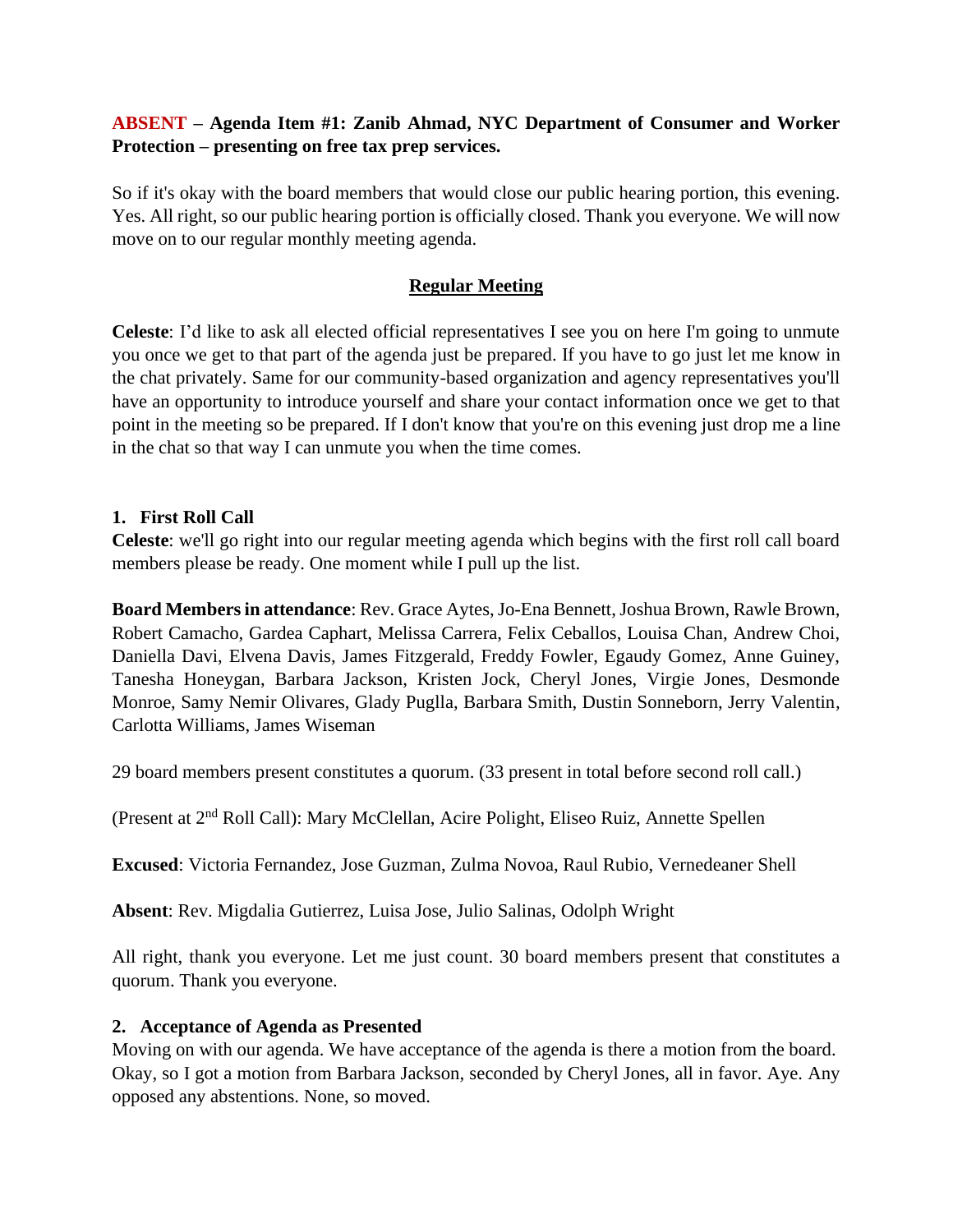#### **3. Acceptance of the Previous Meeting Minutes**

And then Agenda Item number three acceptance of the previous meeting minutes, is there a motion from the board? Andrew Choi made a motion, and it was seconded by Freddy Fowler. All were in favor.

### **4. Chairperson's Report**

**Mr. Camacho**: I would like to thank everybody for joining. Please come to your committees and want to keep rephrasing it. When decorum, please anyone that wants to be a part of can participate in any of the committee's was in the community, whatsoever is open to all of them but what they can't do is vote on something so going to, January, 2 informational we get to do public safety, the NYC Board of corrections, they indicated that they had a four-month variance, to continue to allow the Department of Corrections to operate. That is also a two-month variance to continue to allow the Department of Corrections to commingle 18 to 21 with adults in our limited circumstances. As you know, I've been reading, or seeing the news in what's going on with a correction officers, and the correction department in regard to a lot of slashings, a lot of working overtime triple quadruple is where officers and sleeping in their cars, we've been getting pictures, and they've been asking for help. They say that the inmates are being treated better than employees. There's a lot of issues that are going on there. And they're looking for the community support because they say that some of the correctional officers do live in the community. And some of the people that are in the, in the cells now. I find within the community, and all the time when they cry help everyone to help them when they do. No one comes up and stands up for them. Some of them are single parents, some of them officers are single parents with kids, and they're sleeping in their cars, because they're doing triple, and quadruple shifts. And we heard. Someone's one someone sent a letter to the mayor's office, and the mayor said that they shouldn't be doing that. But you know what, there's no prize there. Union saying that they're going to stop the members from going to work so maybe the National Guard will have to go in there and start working. So this is a big issue, so we got to make sure that we support officers, and we support. If someone needs help. In those situations. The people that are incarcerated to make sure that officers do their job. And the question of do their time in regard to whatever status or whatever incident did they have for January 24 21st Thursday at 4pm Bushwick historical preservation workgroup. As you know, we need to work together because they're, they're knocking more laws for homes and restore cones and brown stones are black and Latinos. So we really need to do something about that. We need to pressure the mayor, to do the butcher community. We need to do something. Something's got to be done because a lot of people are getting hurt our seniors, they can't afford to pay. Why can't afford. You're going to make five or 600. And you know who's going to be applying for them right and buying them by the dozens scoopers developers, with a two and three family home so you got to make sure that we hope our seniors in our people in our community stay in their homes. Thursday the 24th at 6pm, the CEC meeting, which is the Education Council on a Tuesday the 26th at 7pm, Brooklyn North community partners with spread. Moscow. On Thursday, the 28th at six o'clock the district court this committee. On Tuesday, February 2 at 4pm. The Brooklyn borough board meetings. I'm familiar that you guys know that they're trying to put all the mayor's already started with, with the commissioner. In choosing when the commanding officers come to the precinct. That councils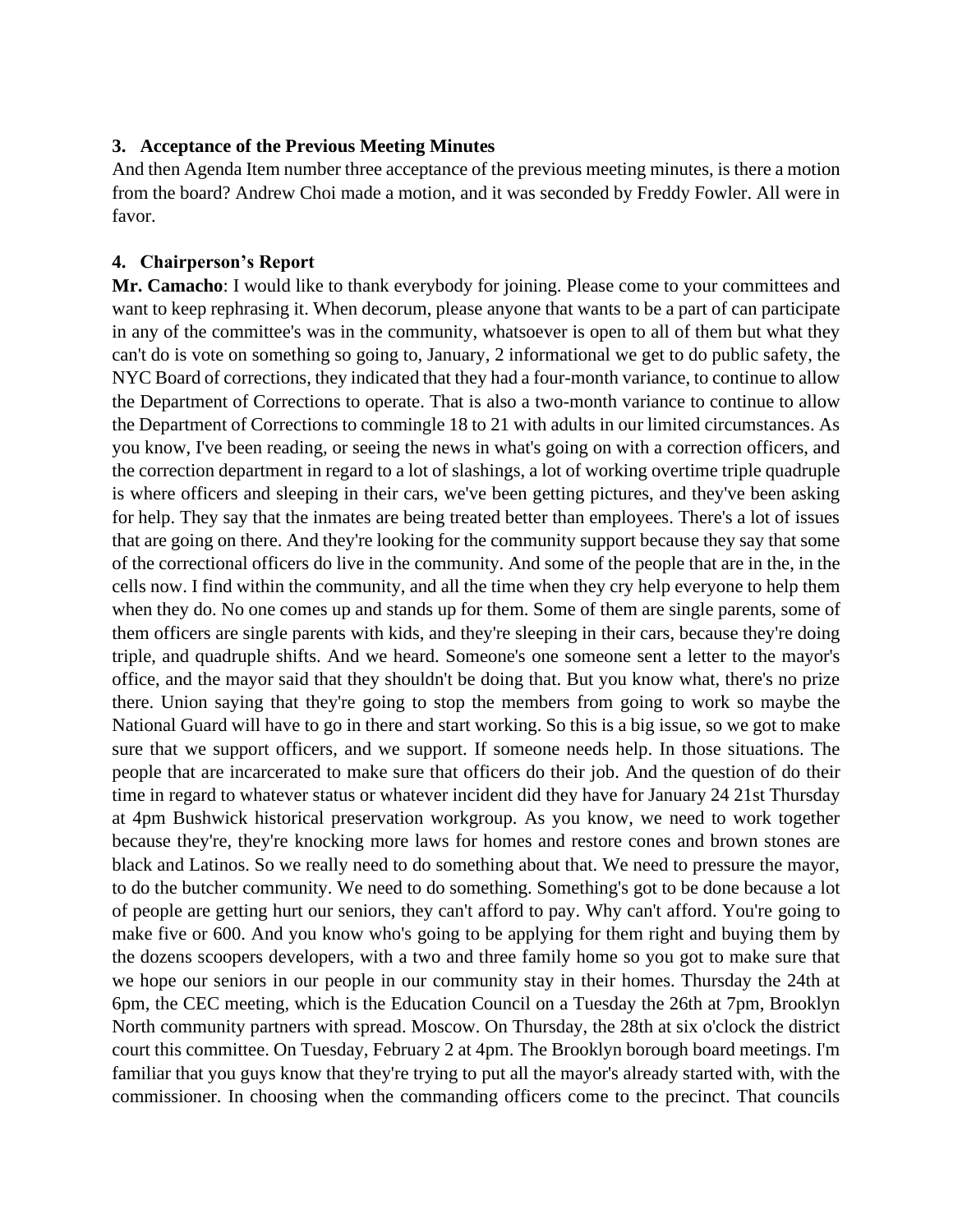have five picks and out of the five picks they compete. If there's an opening spot, the commanding officer.

We sent in June the letter, the borough boards, all the boards from Brooklyn to the mayor and the commission indicating that other community boards, precinct councils, and also someone elected officials should be on that panel.

Find out why we why were we excluded, and only Council, choose to be on that on that panel to pick the commanding officers on each precinct. And as of now I haven't received any notice and reason why so hopefully next month I can bring you all info and find out why is it that the community boards, don't have a stake in that tool. Also on Wednesday the third at 5pm. I was on the PSA police PSA three Community Council. There has been a lot there was talking about a lot of shooting in the housing development, but we don't have any development, but we are close to housing development. So, we should be more, we have Bushwick houses on the other side. Oh garden is a rad conversion and pass on Broadway, we have Saratoga which right across the street from us on Broadway, and everything No. Was that a firm's Wednesday. The third at 6pm Executive Board meeting. 13 participants are that Thursday February 4 one shape of Bushwick Thursday the fourth and 5pm sanitation work group. Before we talk about the sanitation workgroup, go on to the next one. I had. I was a little shocked that since January 3 if the garbage hasn't picked up along Bushman was in my head and so all the garbage picked up it says called me says, Man when the garbage is picked up, but embouchure causes cottages all over the place, to Sunday. I see some kids playing in the snow we took the garbage out, we put on top of the snow and the kids are playing and the rats are coming out of the garbage. So I call 311. To find out what's going on, 311 said they're not taking complaints. That was Sunday for sanitation. And I said why they say because they're, they're working on snow a citizen or snowing, a nobody. So, the snow is gone from. Why aren't they picking up the garbage we didn't get recycled picked up for 17 days. We didn't get an hour after I said that sanitation came and started picking up the recycle, then that they came and picked up the garbage, so we got to make sure that we'll call. If anyone thinks that they should call the community board office, let us know what we can find out what's going on with them not picking up the garbage if it is the snow, it will not if it is no, it is not the snow because I was told by someone in sanitation, that they have that the snow removal came back and pick the recycles there's nothing to recycle and went back and there was a lot of concerns with that I guess when we meet with sanitation minister and talk to them on that on a Thursday before his commitment to Broadway on Broadway. On Friday, February 15 10am will God and rad conversion. On Tuesday, to Wednesday night, 6pm, public committee and Economic Committee. Wednesday the 10th District service cabinet meeting, I got a wonderful job by the time I got on. It was almost done. So fill you in on whatever topic. On Thursday, 11, HHSV which is that health and hospital service and Veterans Committee. In regard to food distribution mass giveaways stuff that is going on in the community.

On Monday, February 14 from 6:30pm to 7:30pm we met with the 1325 Broadway work group. On Tuesday, February 16 from the push of community partners. On Wednesday, 470, which is today, 10 o'clock I was at the AT&T security with Mr. Clark, And I saw.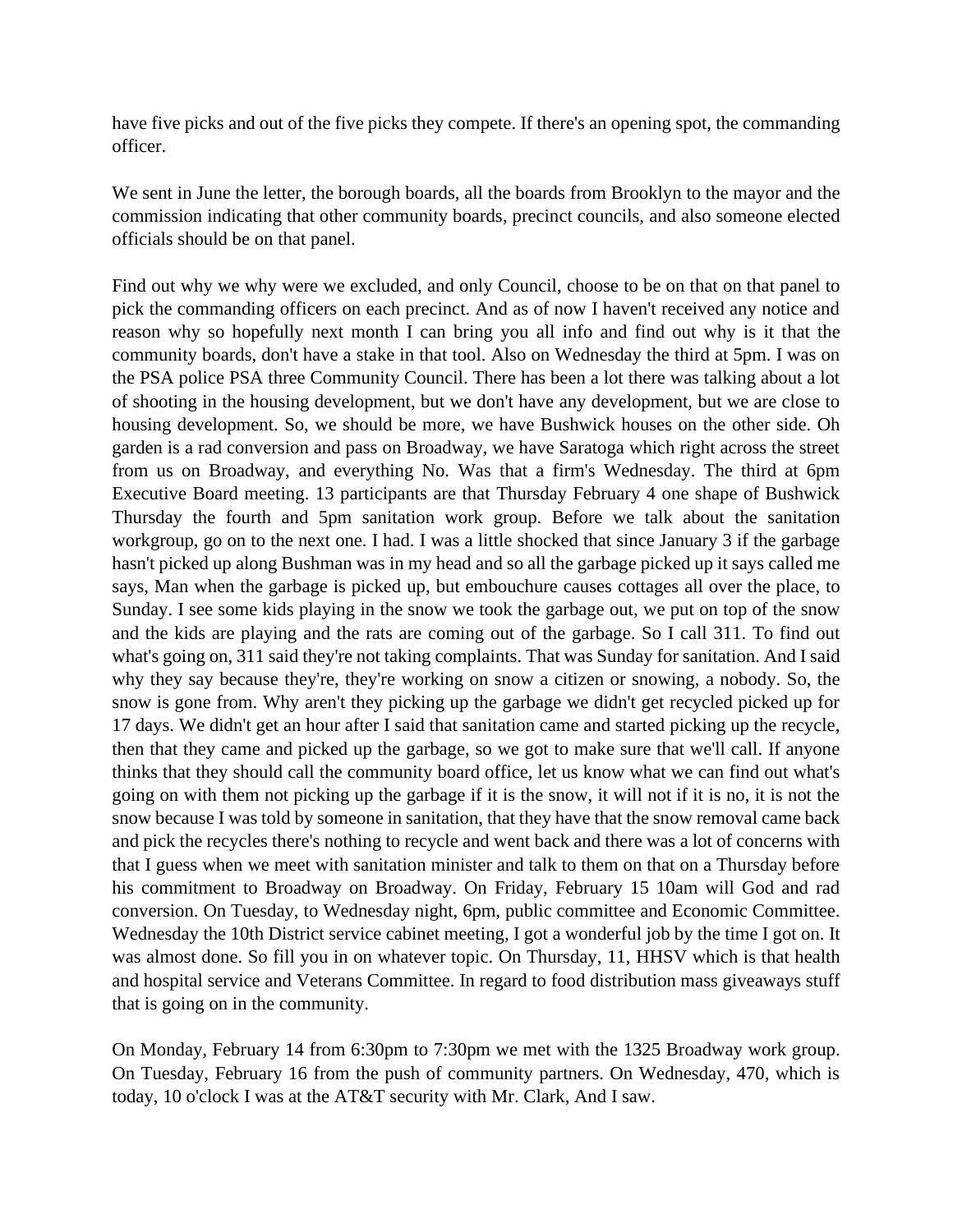He gave us press. Those are my zoom meetings and meetings. So I think that's it and also, I'm just I just received a phone call, one of the board members. Mr. Jamie Wiseman Jamie Are you still there. Hello. Is Jamie still there. He will be leaving the board, sad to see him go there. Maybe his kids are driving him crazy. It's going to be sad to see him go he was it wasn't one of those developers that came in and built and ran away he came in, he gave what he could, he gave us his input and helping us in some way and for that. We're grateful and thankful for him and he will always have a home and that's it. I think he's out there. I guess he will speak on them so very high he leaves, because he does a lot for the board, gives a lot of information and guises through a lot of things and, you know, he said he won't be gone but he. He'll come by and listen in but he's not going to be, you know, he moved out. So he's what his family again. He was on they're still there.

Alright so if there are no other questions board members and Mr Camacho did you want to speak on the attendance overview from the district office committee meeting or, or just leave it you summarize a little bit in the beginning.

Do you mean individually at the boron, or not tonight? It's just a notice to everyone that'll be getting so just in general, board members that have as per the bylaws, have the number of absences either three unexcused or six excused will receive the notice as per the bylaws. Some board members, there was a review last October right before the committee meeting. That did not happen because there was an issue with quorum before the end of the year. Those board members have already been notified and have let the board know their intentions. There was another review before the district office committee meeting in January, I still have to reach out to those board members but just as a notice and thank you to all the board members before the end of last year that got back to us.

Yes, and please. As you know, anyone that's supposed to be a real reappointing to sit down because it was already stood on the wall, if I'm not mistaken, so make sure, if not, I don't know if there's any more time for it, but if you TNA is good and you're good. And we are good if you're not going to the committee's and you're not gone. I can't save you. So, you know, we pay that we want to work, and we want to work together, and we want to be here. And that's why I tell everybody that. Come, come to the committee's, see what is like, see if you want to stay see that this will come as a volunteer and see what it's like. Because if you apply, you're too busy and you can't come. Guess what, you're not going to make it too long because you know your team is very important that we have things that we have to push through. And if we don't have a quorum. And you're not there. And the Borough President sees when we give them the attendance sheet. Why are we only people they're not committed and he's going to get rid of yourself and not going to reinstate you. So we really need to tighten up on it, and I'm doing pretty good because attendance good, and we've been having quorums, but I just want to keep emphasizing that because it's someone that's very cool to this community leads for some reason, please let us know. You know if it's personal or let us know that we know the winner to this last minute is too late. Then, let us know that's what we're here for. We're community. You know, we know that you want to be in our business but, you know, we want to work with you we want to help you, somehow, someway, don't wait until it's too late. You know, extra help.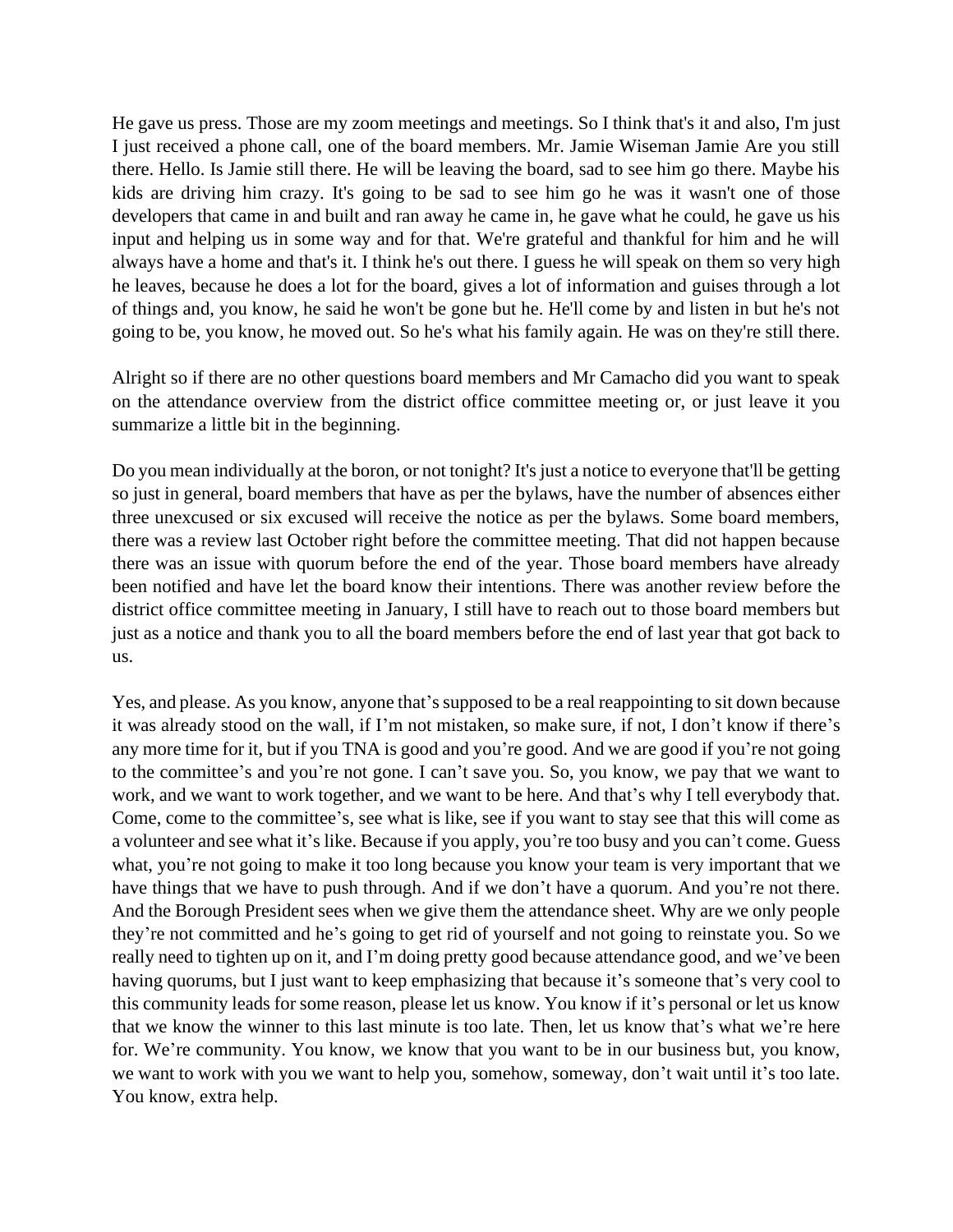**Celeste**: Thank you Mr Camacho. And I'd also just like to acknowledge really quickly before we wrap up this portion of the meeting, thank you to both our liaison Marcus Harris and the borough president's office as well as Karen cherry and Councilwoman Diaz, we were able to have several of the board members that weren't able to be reappointed. So officially we can welcome back Barbara Smith, Joanna Bennett, and Eliseo Ruiz this evening, welcome welcome welcome we've missed you. We know that you've been on the meetings, you know, for the past several months and we're so happy that you're back. I was not able to share the updated list with all of the board members because it had an error, so I've asked for Borough Hall, to correct that before I circulate it. They tried to add, Miss Martha brown back to the board, I had to reconfirm with her, she did say I'm officially retired. I'm living my life. So they're going to update that and as soon as they do, I should be able to share that with the board and the public as well for everyone to know, who is officially a community board four member, and also with also, to be fair, with no fault of their own.

**Mr. Camacho**: So I'm just glad that you guys are programming, and, and they're good and they're going to do what they have their due diligence and they've been here a long time, so it is totally different now with what's going to happen in regards to term limits in regards to all of us being termed out but eventually, with no fault of their own, they come, they come back and give us all the knowledge they had and I'm glad they're back and I'm happy for them. And through this community, pushing for them to be because it was, it was kind of sad that they have represent patient and their side, so we got to make sure was take away and thank the elected officials, our new Council Woman is she's on there. Or, if Karen Cherry from her office is there.

All right, so and that brings us a good segue to introduction of our elected officials' representatives this evening.

Hi, good evening everybody. My name is Andres from the Assemblywoman office Maritza Davila's office.718-443-1205. Thank you.

Hi. Good evening. Good evening everyone I bring greetings from district attorney Erickson dollars. My name is Jonathan boza. My phone number is 718-250-2817, and we're located at 350 Jay Street.

Good evening everyone, Julio Salazar from Congresswoman Nydia Velazquez office phone number is 718-664-5149. Thank you.

Hi everyone, my name is Marcus Harris, especially systems in Brooklyn borough president Eric Adams. Our main number is 718802 3700. You can also reach me on my phone at 917-324-2680. We're also going to put everything on the chat. Thanks.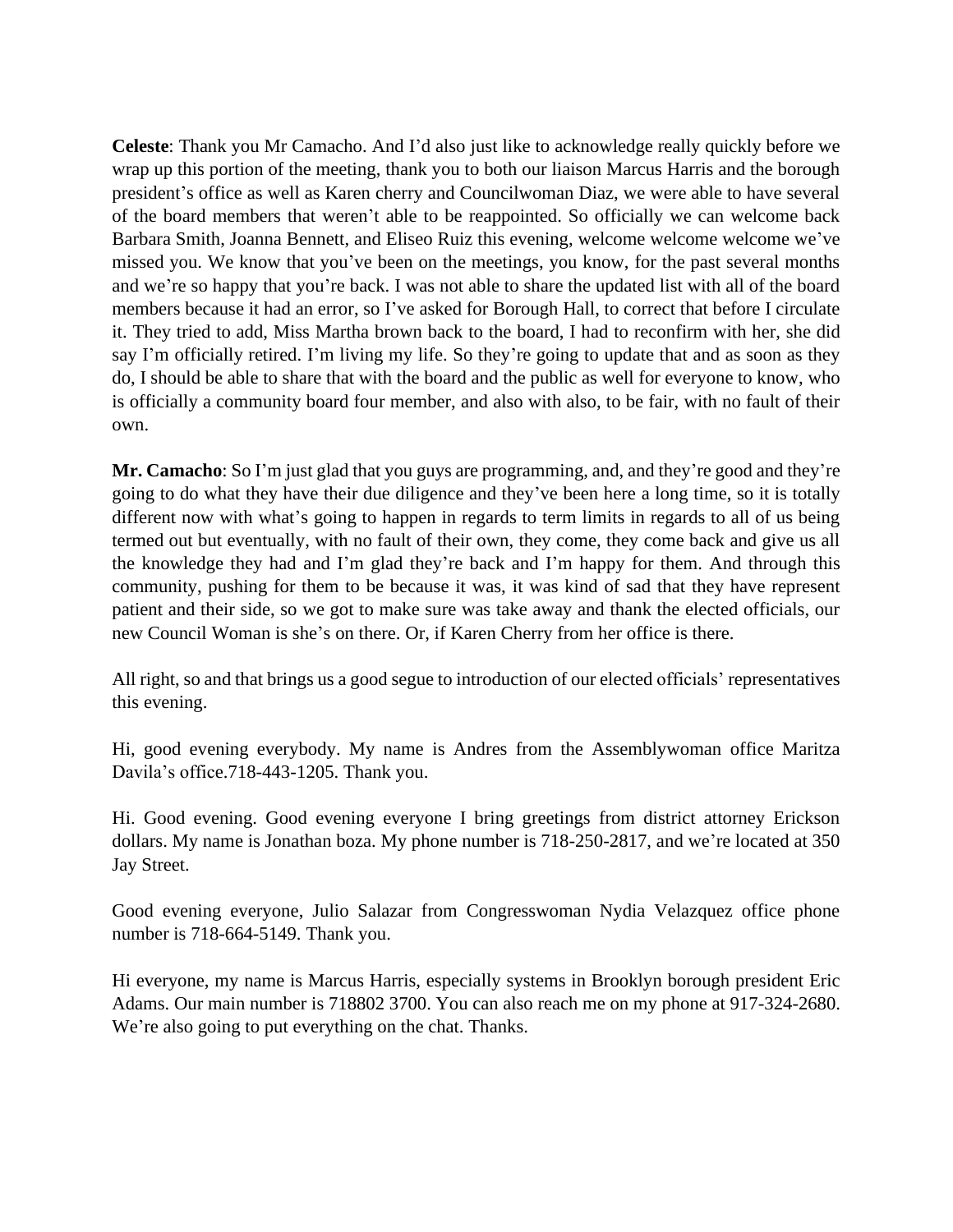Good evening, everyone. Ramon Pebenito here on behalf of State Senator, Julio Salazar. Our office number is 718-573-1726. We're located on 212 evergreen Avenue off Myrtle, but it's open only by appointment. Thank you.

I'm Taeka Haraguchi from New York City Comptroller Stringer's office. You can reach me at 917594129. Thank you.

Thank you. All right, we're going to move on to our community-based organizations now I see a few folks that I recognize if I've missed you. This is both for community-based organizations and city agencies. If you'd like to introduce yourself and I don't call on you right now it's not intentional I'm just not sure. So, but I am going to unmute the folks that I recognize so be ready. I have Corina Lozada.

I'm sorry, my internet went out. What was the, what is the gist name and contact info for folks to reach you. Perfect Corina Lozada, my work number is (646) 987-48773. My cell phone is 929- 280-7432. And my email is [clozada@communitiesresist.org.](mailto:clozada@communitiesresist.org) I'm going to drop it in the chat.

Thank you so much. All right, and I have Damaris from the Department of Buildings. Good evening. My name is Maurice Valera I'm with the community engagement programming with the Department of Buildings my contact info my best, best way to reach me is the email [dfalero@buildings.nyc.gov.](mailto:dfalero@buildings.nyc.gov) I'm also going to put it in the chat. Thank you.

Thank you.

Yes, I can hear you. Go ahead. Good evening everyone Karen Cherry, Chief of Staff of Councilwomen Darma Diaz's office 1945 Broadway telephone number 718-642-8664. Again, it's 718-642-8664, and I want to give you my council cell which is 347-263-0325. Again, that's 347- 263-0325 Have a good evening, and thank you be safe. Thank you.

**Mayra Mera:** Good afternoon and good evening everyone, I'm Mayera Mera from Brooklyn coalition against family violence, and you can reach me at my work so at 314-635-0272 main office at 929312431.

Email act, er, at North Brooklyn coalition.org, and I'll put all my information in the chat. Thank you.

Thank you.

I also have Modesto Jimenez Modesto meeting you now. If you're there, you provide name and contact info. All right, we'll come back. There will be another opportunity folks just in case we don't get to now, we do have announcements a little bit later in the meeting. And I also want to acknowledge Anton niblick, everyone might have his hands on the blood, with Volunteers of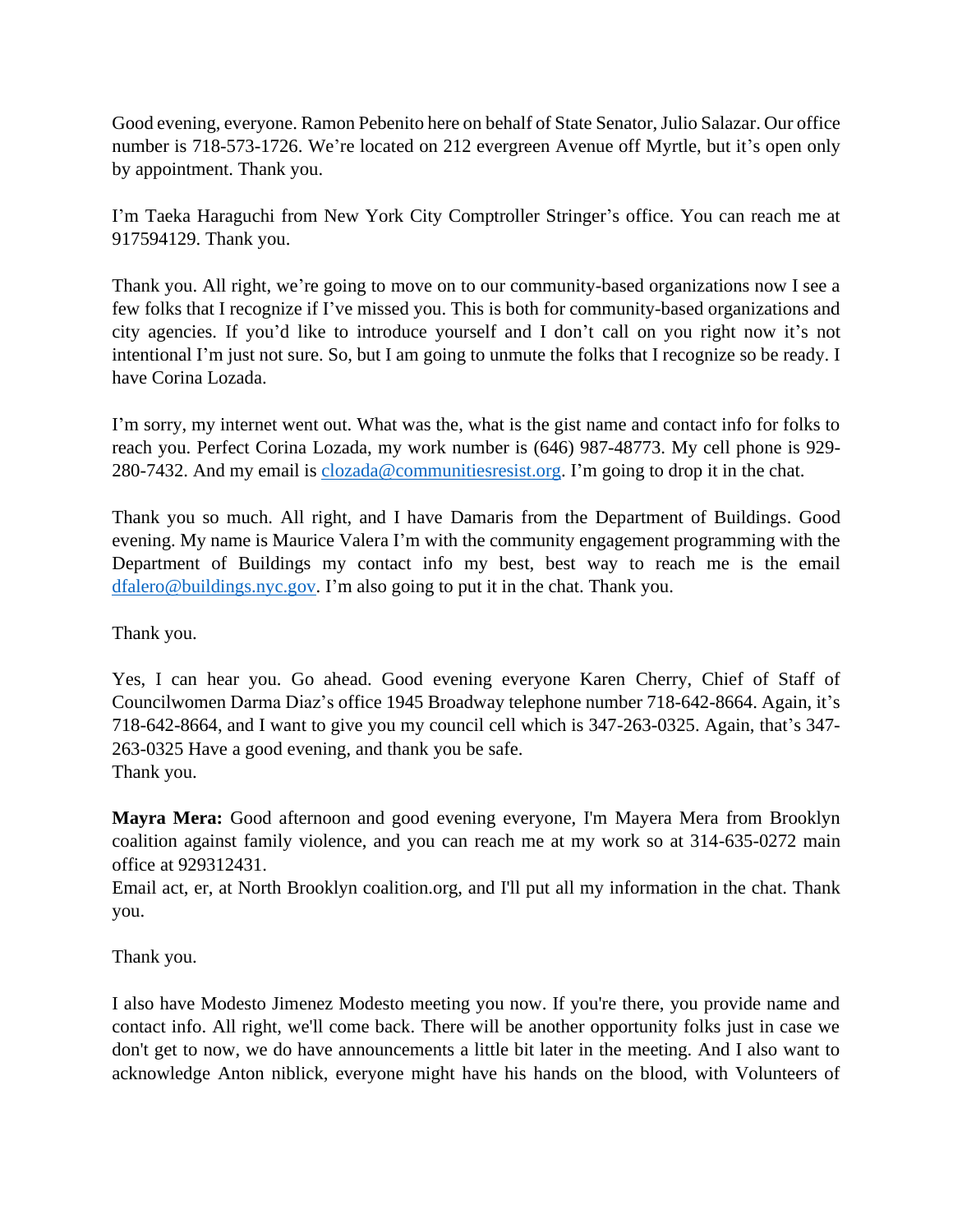America, which was family residence. 1675 Broadway, and you can reach me by phone at 718742701. I'll drop my email in the chat.

Thank you.

All right, thank you everyone.

And that brings us now to the next item on the agenda which is the report from the 83rd precinct this evening we have with us. Our Captain Abraham Sanabria, Captain I'm going to try to make you a panelist just so folks can see if you'd like to share your video, and we can go from there. All right, you should be able to control your sound and your video now is great because I was on vacation. I just want to talk about crime and traffic really quick. Crime numbers so far are pretty even from last year. We are doing much better in in robberies, but our property crimes still begin to be still a problem. burden regards to burglaries in regard to car breaking. Also, in regard to grand larceny. So please. What we have noticed is that people are leaving their doors open, people are leaving their doors open to their apartments to their houses, as well as to their cars. So if you can get that out to the rest of the community that would allow us to get, you know, bring down those property. A lot of people who are just walking by and they're pulling on a, on a door handle for a car or for an apartment or for a building and it's wide open so they just go in and take whatever they could get their hands on. So if we can continue to get that message out that would be great. In regard to traffic. Actually significantly down in car accidents and significant drop in bicycle accidents. So we're on a good trend. We've been doing the best that we can out there it's been snowing a lot of streets have not been cleaned up perfectly sanitation is doing their best, but at the same time. There has been a lot less accidents in regard to that. So, if we continue with that. That'll be great. Please follow us on Twitter, or please follow us on Facebook I put a lot of information out there in regard to these crimes in regard to marijuana. And in regard to those in regard to tips on safer driving and pedestrian and bicycle. So, that's all I have. If there are any questions. I don't know if I should take, I can take questions as collateral but that's what I'm here for. Yeah, you could take a question are there certain areas that are unique, we need to hit in regards to people living their stuff, or it's just, you know, or just all over, it's really all over. It's really all over the whole preseason is having this issue. So just make sure you get it out there to wherever you want and not just one specific place, we'll put it in the newsletter make sure we pass it down.

Yes, please. Thank you. We are holding community meetings. I believe we're going to Barbara's on if she could answer the community, the community board meeting on question that just happened that they just posted. But I believe that we're going to be starting and I'm not really sure that date, but Barbara could answer that Smith.

Barbara did you want to answer that. Now, we can move on; you're going to start within the next month on the third Tuesday. And we'll put out the information. Okay.

Hopefully, we could get it on perfectly. Any other questions, comments, number one, I got one, go for it.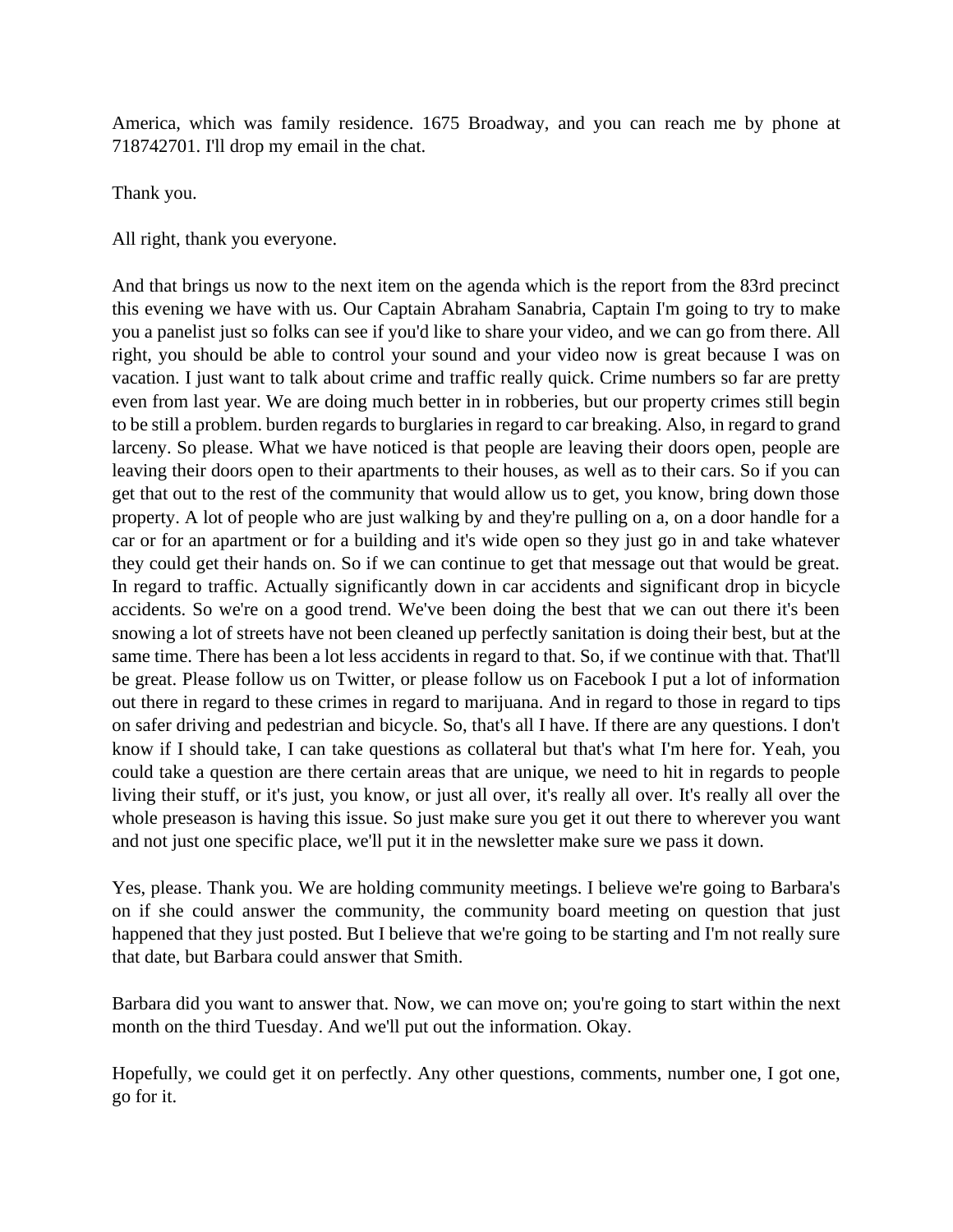Um, um, my wife. I don't know if that Madison, right there in the with a stop sign that they have on the football side to cross over to the other street that stop sign is look like nobody Respect. Respect that stop sign, because they don't stop me, because I want to cross over to, to the school bus outside and open the other day in and out if there's a stop time nobody stopped they just keep going and turn this anyway somebody could be there and do something about it, or pull something from the subject to respect it.

Yeah. Where's that white cloth and Madison you said, Yeah. And when you cross over from left in the corner with the auto on the football side, and then there's a nice deal under the belt. I don't think it matters.

Okay, we'll sit we'll send someone over there and make sure that the stop sign is visible make sure that it will also if enforcement is needed, we'll make sure that we have enforcement there as well.

Thank you.

**Celeste**: Okay. Thank you, Captain for joining us this evening. Stay safe, and we will move on to the next item in the agenda, which is the district managers report.

## **5. District Manager's Report**

Good evening, everyone, and happy Black History Month. It's also American Heart Month, a time when the nation spotlights heart disease, which according to the American Heart Association is the number one killer of Americans. Many of us know too well the impact of chronic conditions and the importance of prioritizing our health.

I'd also like to take a moment to thank and acknowledge former CB four chairperson Dr. Julie Dent, who gladly assisted in the CB4 district office efforts to highlight and celebrate notable black leaders in Bushwick. Many longtime board members will recognize the names of the following individuals that I'll be sharing.

- We've spoken a lot about Miss Avellar Hansley founder and steward of the secret garden on the corner of Linden and Broadway, a former 83rd precinct Community Council treasurer. And, for many of these people the list can go on right you know for their accomplishments. I wasn't able to note everything. But I do have a few notes for each person.
- There's A. Chineda Carter, the former community board four chairperson who played a key role in creating and establishing the 83rd precinct on the corner of Bleecker and Knickerbocker.
- Gwendolyn Hart Bushwick advocate who also served on CB4.
- Reverend Rae served on CB4 and advocate for sanitation housing, education.
- Elaine King, the mother of Dr. Dent, served on the community board, advocate for affordable housing, worked with the former committee board four chairperson James Carroll, elected officials, community board four members, and many concerned residents to develop affordable housing in Bushwick.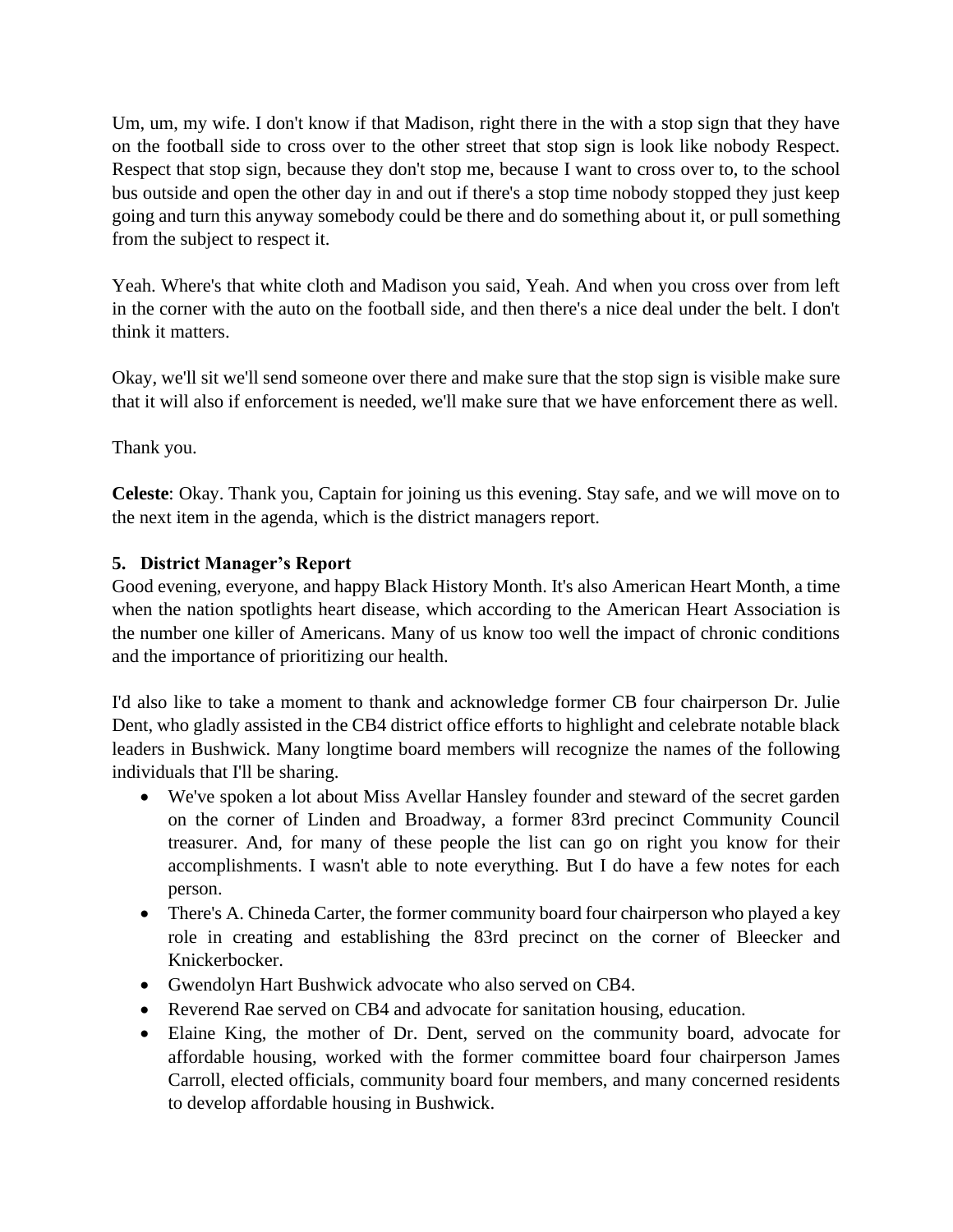- James Carroll, the community board chairperson for many years worked with local stakeholders to bring public housing to Bushwick, now known as Hope Gardens among other projects and endeavors.
- John Coker served on CB4 and was called the mayor of Bushwick, he organized block associations and block watch parties and local parks, he worked with local daycares in the 83rd precinct.
- Others include Evelyn Sumpter Alice branch, Margaret Batterson, and just another achievement really of the community, due to overcrowding of schools in District 32 in the past school board members, Elaine King, CB4 members, parents, elected officials galvanized and worked for many years to create and establish IS291. They also champion the renovation of the Dekalb library under Anna Gonzalez and the renovation of the Irving library happened under Dr. Dent.

The community board for office will continue this project of compiling information about bushwalks leaders and cherish the opportunity to share Bushwick history with the new generation. So I really just wanted to take some time to highlight these names I don't know if any other board members feel compelled to comment or to share any insights. You don't have to, but I just wanted to remind everyone right there are leaders who came before us who cared very much about Bushwick, and who basically got us to where we are today. So I don't know Mr Camacho if you wanted to say anything.

**Mr. Camacho**: Yeah, I did, I did I just want to say that those pioneers. Were the ones they used to punch me in the head when I used to go get crazy, they used to grab me by the end, you know, remember when everybody says we don't do those are the pioneers that have made us shine and brought us and Mary Dorsinville. She was also the Vice President, and she was also advocate for. She was on the advisory board of Warhol hospital. She was also until very another pioneer. We had a ladder. I'm telling you a lot of beautiful smart educated black woman that came in and took control man. You surprised guys was enough and then pushing these ladies. And they walked around, and they were like the princess man, we, he was like, I'm telling you I when she was mentioning those things it opened my heart, I have pictures of mostly or all of them. When I was a young kid, I think I got 95% of the pictures when I was 18 1920 years old man. They really firecrackers man and we love them dearly and, and they helped us to make Bush, what it is man, believe me, you will see with some of them if you see with some of them pioneers, they can tell you stories man. What can they tell you stories and how he used to be. And you have to respect them for also taking whatever it was and changing it and making it theirs and say well we're going to change this this is not going to happen anymore. And we're going to make sure our people are here, and I guess that's where I get that fire from because there was the best and I loved the most.

**Celeste**: Thank you Mr Camacho. And again, board members community members please send me you know any information you have I would love to bring this as an opportunity to the arts and culture committee Zuma, the committee chairperson is always enthusiastic about these types of projects and collaborations we really need to spotlight right our history and our roots, especially when so much is changing. So I wanted to share a little bit of that with everyone this evening. So,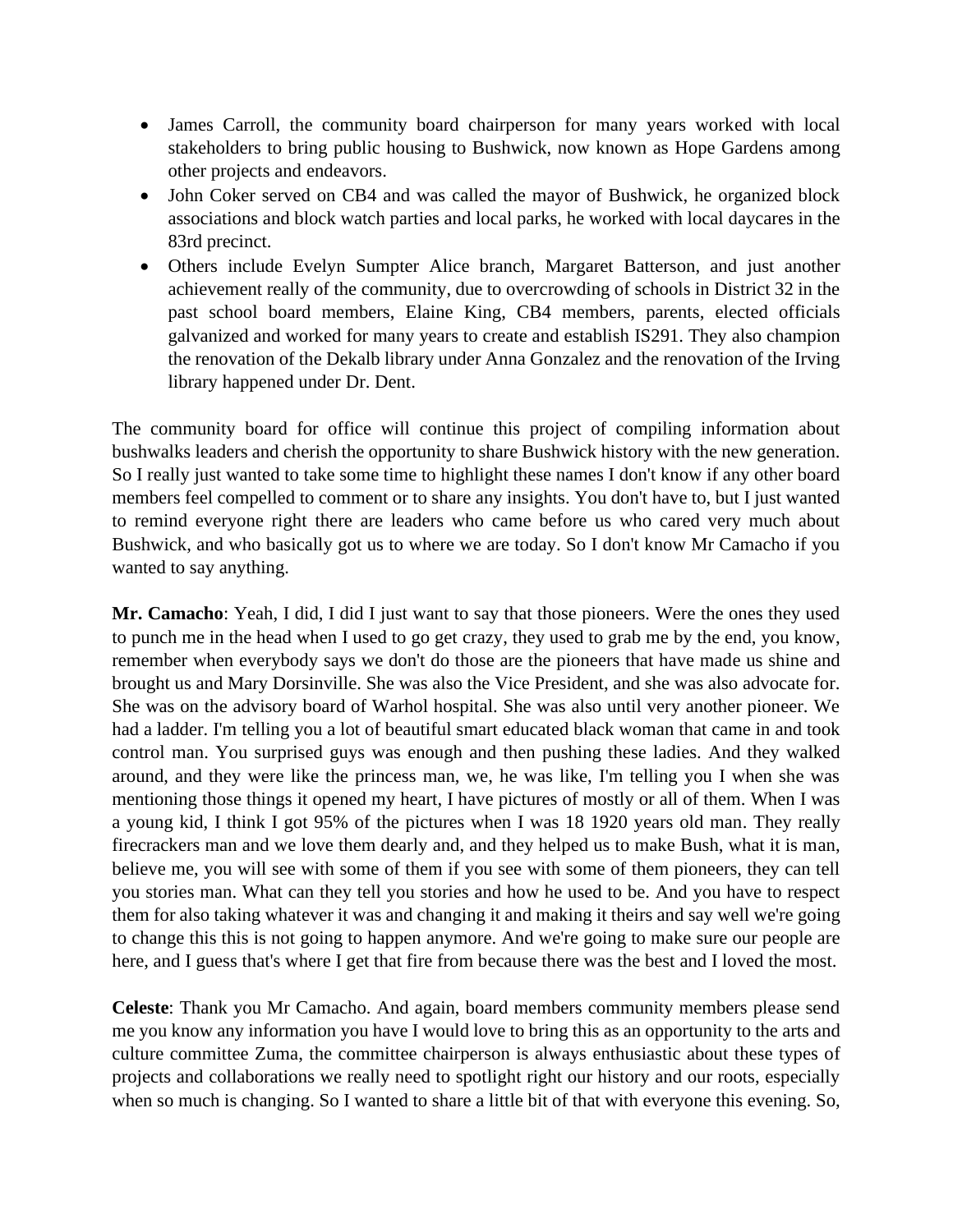I will move on with the rest of my report. Let me pull it back up. Below are the meetings and events that I've attended in the past month along with other notices that you might find of interest. Mr Camacho and I attend a lot of the same events so I won't go through all of them, this evening, but I will summarize on Thursday January 21 I had a call with Alexandra potty vas from city planning. She just provided an overview of some of the planning updates. This was brought to the housing and land use committee's attention.

On Friday, January 22, there was NYC Department of Education virtual meet and greet breakfast with the North Brooklyn superintendents, it was a well-organized event, and I know that myself. Mr Camacho Miss Jones she may speak on it a little bit later. We really enjoyed the opportunity and we're grateful to have that conversation, and not just with our leaders right but seeing you know leaders from across the borough our virtual meetings have afforded us that opportunity to be able to work a little bit closer together. I also attended a Hollaback stand up against street harassment public training. It was about an hour-long training that was designed to essentially advise what happens when you are yourself a victim of street harassment or if you witness street harassment, and there are four techniques that they taught us happy to provide more information to those that are interested, they are looking to spread this with other organizations throughout the city. So I encourage any organizations or groups that are interested in taking that training, it is a very useful tool I found it tremendously helpful.

On Monday, January 25, there was a call with evergreen exchange and local leaders, this was regarding the Small Business Services strategic impact outreach grant. So we know that our businesses are struggling now with, with a variety of things, whether it's rent, whether it's just you know trying to stay in business right and so we want to make sure that they have access to all the information that they need, whether it's about PPP, or whether it's about any resources grants programs that they can benefit from. And this impact grant will allow evergreen exchange to work with local leaders in Bushwick to really target some of the merchants and help them endure and stay and really hone their resiliency in the neighborhood.

On Thursday, January 28, there was a district office committee meeting, and I attended. After the winter. the recent winter storms I attended several conference calls with NYC emergency management and with Con Edison. They are very quick to organize these calls to make sure that all community boards and elected officials are aware of what's going on. And they also have a conduit to address any issues. So please do not hesitate to call me and the board's office if there's ever any issue with winter weather, you know, whether it's snowy Street, whether it's garbage collection, whether it's a power outage please let us know. It's the best way for us to be able to alert our liaisons at all the agencies for them to follow up as soon as possible.

I also had a call on February 3 with Sean Campbell, the district manager for community board 14 in Brooklyn, and Carly wine. The Manhattan, community board 11 assistant district manager. This was regarding the future of community boards Working Group next steps. We continue working together to put together this report summarizing some of the challenges that the community boards city wide face, and also offering solutions for how we can improve and better provide services to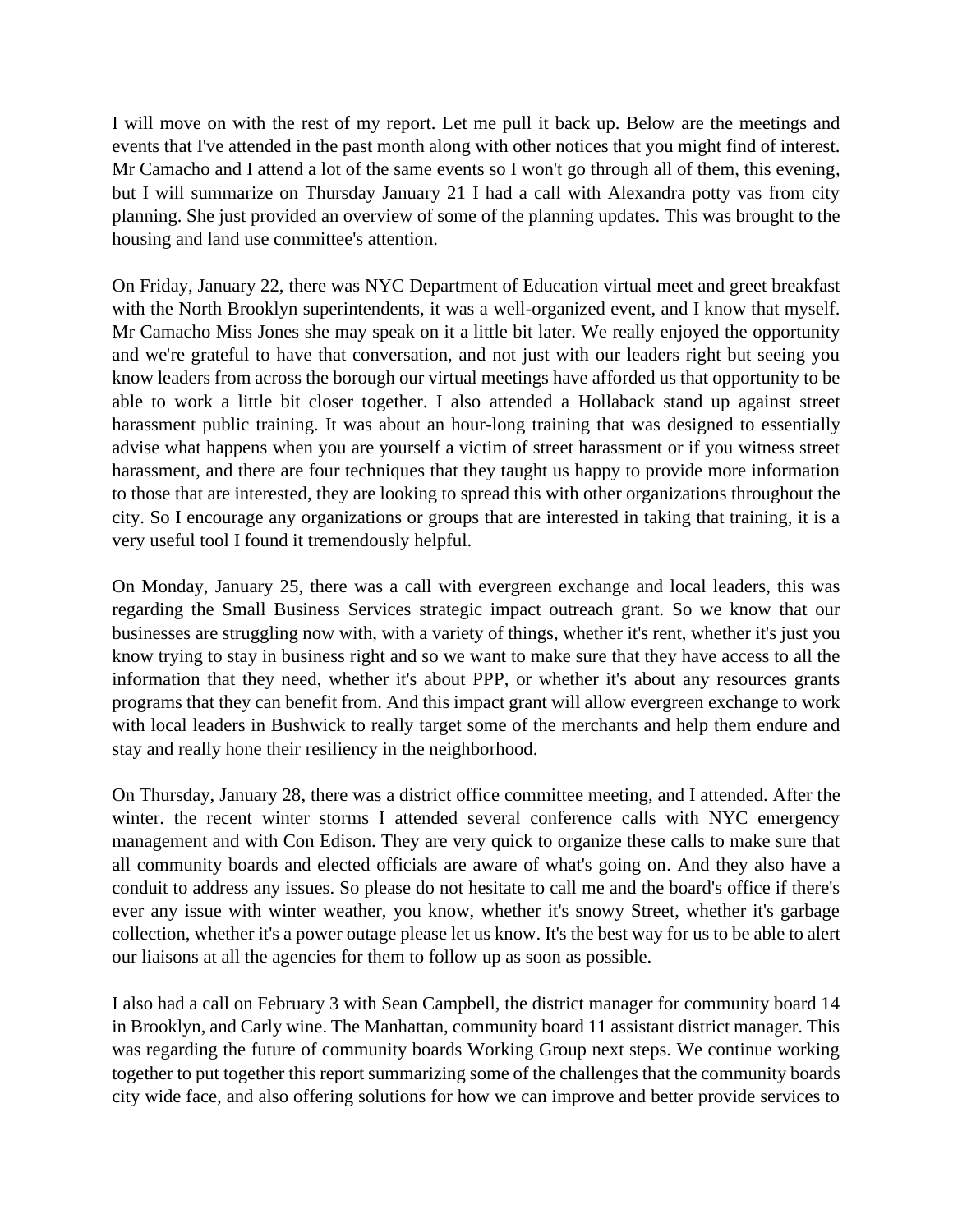our communities moving forward. And hopefully that report will be finished by the end of this month. That is the goal.

On Thursday February 4 there was also shape up Bushwick planning committee meeting It was our first one. Thank you to the board members that have attended. We know it won't be the same as previous years because of the pandemic however we want to make sure that the community, again, is prioritizing and highlighting their health. Some of the suggestions for this year are converting to a food distribution effort, and then providing information from our usual partners, sort of, grab and go style. If you'd like to get more involved with shape of Bushwick please contact me in the board's office. And I also spoke with Teresa Cunningham from sanitation Community Affairs, this was regarding electronics recycling. So, every year prior to the pandemic we held a community Earth Day event outside of Irving Square Park, you know this was an opportunity for folks to learn a little bit more about the environment sustainability as well as you know donate gently used and clean clothes. Recycle electronics and also drop off food scraps. So this year they have a new program for electronics recycling that we're exploring to bring to Bushwick.

Moving on Friday, February 5 there was a community board COVID-19 vaccine briefing. I think the Department of Mental health and hygiene for keeping us posted about everything that's happening with the vaccine we know things are happening quickly. There are a lot of changes. But thankfully they've organized calls to brief the community boards on what's going on so that way we can better inform the community. The same goes for NYC Test and Trace Corp, a lot of emails every week but it's all beneficial information to better advise the community.

And on Tuesday February 10 just to add to Mr Camacho his earlier statement, we did have a district service cabinet meeting and the agencies in attendance include NYPD, the 83rd precinct, Council Member Diaz was there, NYC Emergency Management, Parks, Department of Design and Construction, Department of Consumer and Worker Protection, Green Thumb, Sanitation, Homeless Services, Department of Buildings, Department of Transportation, borough president Adams, office, National Grid, Assemblywoman Walker's office, Department of Health and Mental Hygiene FDNY, the District 32 office, and Department for the Aging. A big thank you to all of our liaisons, we would not be able to do the work that we do without you. And we certainly appreciate you taking the time to provide updates at our meetings.

And just to circle back really quick to February 9, I do want to acknowledge that we had the first economic development and permits and licenses committee. Just want to thank the committee chairpersons Desmonde and Melissa as well as the committee members. I know it was the first a lot of information, but I think it was great and I really appreciate your support with the reports.

And on Friday, February 12 I had a call with Dina Alfano a Bushwick resident and property owner as well as Ramon Pebenito from Senator Salazar's office. This was to discuss next steps for 1001 Bushwick Avenue. We know right that the building was demolished but we want to talk a little bit about what happens next, and what can the community really do. So we discussed some next steps just to summarize where we are. If folks would like to learn more about these efforts, or 1325 Broadway efforts, please do not hesitate to reach out to me in the office, as well as you know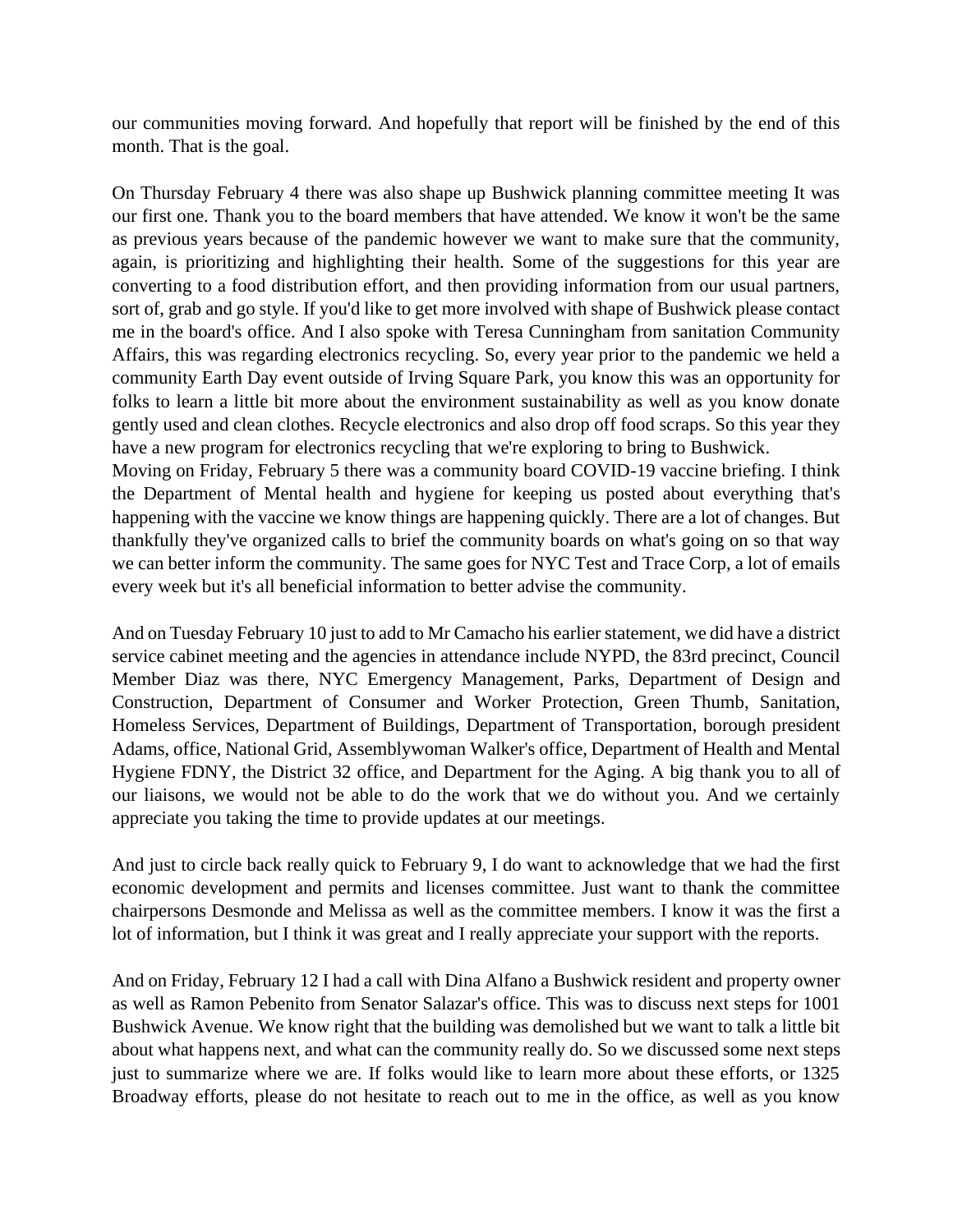encourage your friends, family, and neighbors to join our email list, it's the easiest way to learn more about board meetings and what's happening in the community. Thank you, that concludes my report this evening. And it's questions.

**Mary McClellan**: This is Mary McClellan, I have one question, yes. Now on Broadway is there any follow up on Broadway by Foodtown? Because the markings on the street have worn away. They need to put some more markings on there so that we know which way to walk because it's a very dangerous area right there around Broadway and Lexington.

**Marcus Harris**: I also I've witnessed that our office has already written a letter to DOT about it. A lot of people and I live right around the corner from there so it's a thing that a lot of seniors have complained about. But in addition, it's just, I know I've tried to walk across the street and people don't know where to stop or anything so that's why we sent the letter. **Celeste**: Got it. Yeah, please keep us posted. So we appreciate it, yes, it's our shared border but we know that if something happens on one side it's going to affect us so definitely keep us posted Marcus and let us know how the DOT responds.

**Carlotta Williams**: this is Carlotta I said, I have been complaining for over one year. Wow, same area, same area to stop like the walk thing doesn't work, and you don't know when to walk, and when not to walk. And I've called 311 several times, they told me is a precinct problems and nobody has done anything.

**Mr. Camacho**: Okay, so we had the commanding officer there he has someone that deals with us traffic, and we'll get him to use it as soon as it starts. **Celeste**: Sergeant Schwingle he came to one of our meetings before I will email him and Leroy directly about this from DOT (Department of Transportation), and we'll see what they have to say, and I can update everyone Yeah. Thank you. Any other questions before we move on? All right, seeing none, we'll go into our committee reports starting with housing and land use, Anne Guiney.

## **6. Committee Reports**

## Housing and Land Use

**Anne Guiney**: Thank you, Celeste, our most recent housing, and land use meeting was Thursday February 4 6pm, the focus was almost entirely 1325 Broadway. There has been a permit filed for construction of a building at 1325 Broadway which is the corner of Linden and Broadway. Many of you will remember this as the site of the Secret Garden, Miss Avellar Hansley, who was, you know, long term member of the community board, her garden. It's a 20-story building that they have filed permits for residential, and was parking at the, at the base. It is an as a freight development is a very large site, the zoning permits it. They don't have to go through your ruler, which is the process, you know, universal land use review process where they come by us, they don't need our approval. A neighbor. Several neighbors, a number of neighbors brought this to the attention of the community board, and said hey what is going on, because they had the developers had not had to come before the CD to alert us. Celeste and others dug into this. And so this was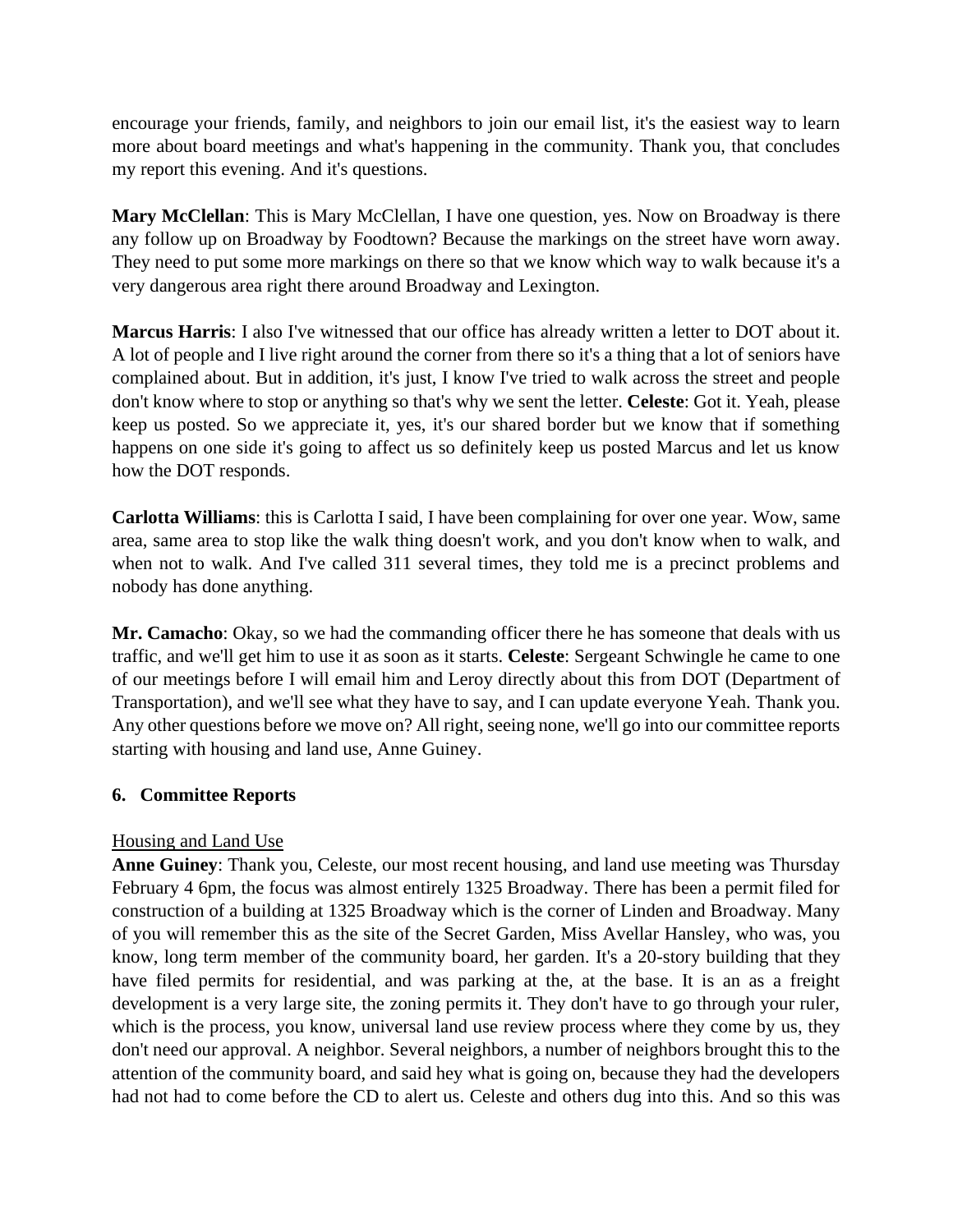the focus of the meeting, and what we were doing was trying to understand exactly what is going on there right now. And is there anything we can do this garden is not an active garden right now, but it is something that has been very important to the community for many years. Right, exactly. So, it just because it is not active doesn't mean it is not loved, and it is important. So, there were a number of people the members of the community who have brought this to the attention to the CB or their Kristal Hansley, Miss Hansley's daughter was also a participant in this. And so what turned out to we Celeste, Asher Freeman from Council Member Reynoso's office and other folks figured out that there was a deed restriction in the 80s granted to make it that the part of it had to be green space for a certain amount of time that deed restriction still exists, so we did have from. I've. Let's see. Oh, sorry. We had Eleni DeSiervo from EDC, the Economic Development Corporation, which is the enforcing authority in this situation. She was on the call and EDC has said on that call that they were willing to enforce that deed restriction and Sue if necessary. They have sent a letter to the developer I checked in with Asher Freeman, from Council Member Reynoso's office today before this meeting to find out if they have heard anything from EDC has heard back from the developer about whether this deed restriction will be honored. I'm sure said no, they have not heard anything. And so basically what this was. It was the meeting was really focused on information sharing, getting people up to speed on what is happening on that site and trying to figure out what we can do another community member JP Cadaveira had raised a question that he believed that the parking.

As designated as outlined in the plans was not in fact legal per zoning code. So we had decided in that. In a recent meeting to call in somebody from deal B, I see Damaris Falero from DOB is on this call so I guess I would love to ask you and maybe we can connect online after this, too, because we would like to get somebody from DOB who has approved the plans to come and just explain to us. Just walk us through that. The approvals process so that we understand that fully because we want to make sure that this is 100% on the up and up. If it is not, we will, we are going to fight it.

So, basically, one of the, one of the real focuses of this meeting was figuring out. Okay. How do we mobilize against this? So there is a sort of informal group of residents neighbors who have led by Miss Hansley's daughter, Kristal, who have started a petition and are also trying to gather forces to say, if we don't, we may not have recourse under the zoning resolution to fight this but we have other recourse which is our voice, our collective, our collective voice in saying what do we want for this community and covering a beloved community garden that has been important in this community for decades, with a parking lot in a 20-story, as-of-right residential tower with no affordable housing is not what this community wants in any way shape or form. And so I think I would encourage anybody who's interested in this, to reach out to housing and land use committee, we can connect to you. And we can also inform a plan everything we know it's an evolving situation. I think what's important to stress is they don't go through you learn, so it's an uphill battle. And I just want to be super straightforward about that. I don't want to sugarcoat it. It is an uphill battle, but we can fight it and we are going to work to make to ask ATC to enforce this deed restriction and see what we can do about that. That may not stop the project, but it is an important tool is one important tool that we have the other important we have is our voices and our collective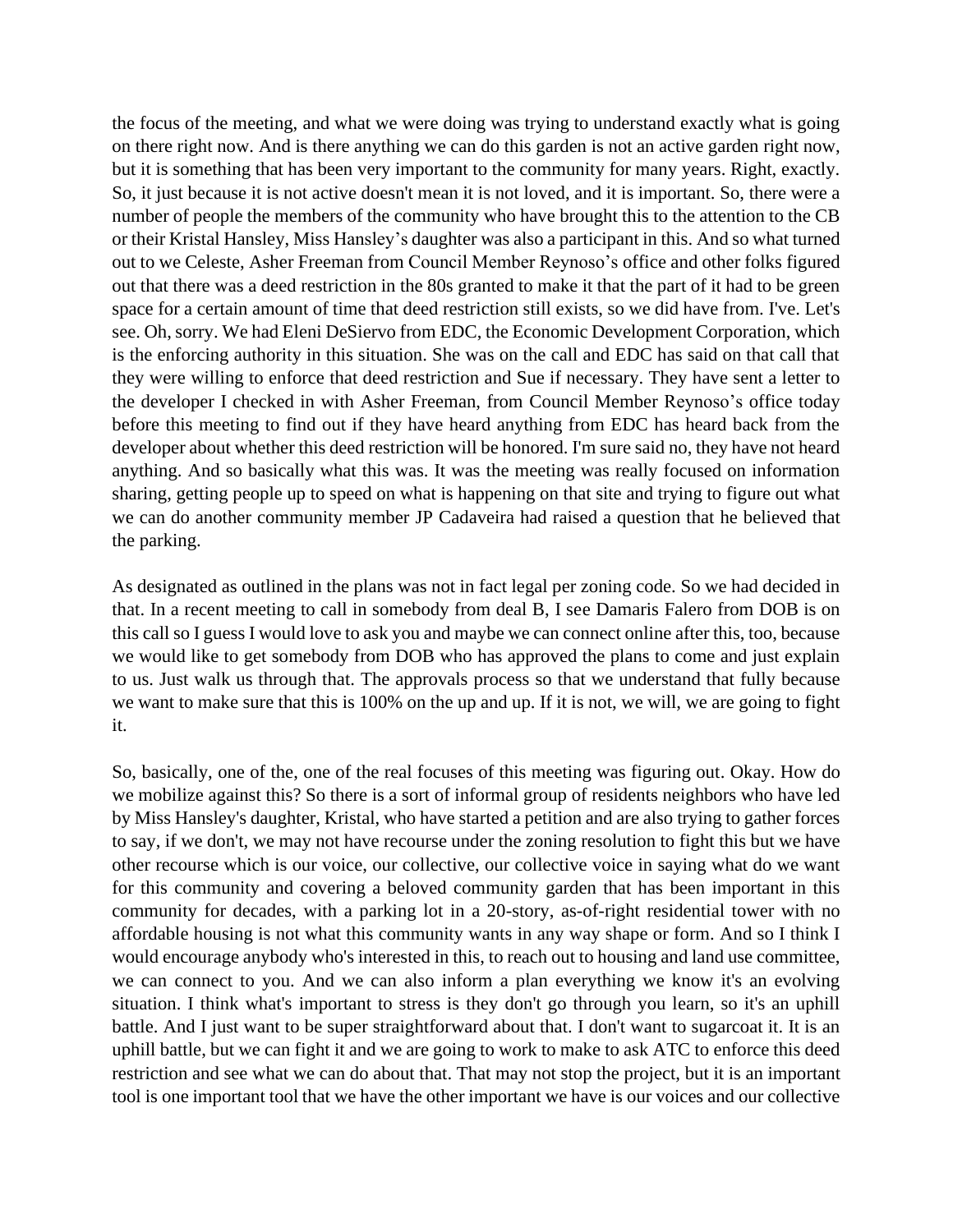desire to preserve something precious in this community. And if we can organize around that, then I think that's, that's important. So, that was I mean I could go into the, the sort of the back-andforth questions, Celeste, thank you so much for doing the meeting notes for that meeting. I unfortunately was not able to do them, but I will happily answer anybody's questions on what happened at that meeting. And we have any follow up I, Mr Camacho and I have been participating in the group that has formed around 1325 Broadway. Like I said, it's an informal group of neighbors, and people who are interested in it. And then in, so that was the 85% of the meeting 90% of the meeting was focused on that. We then moved on to old business and new business really old business. There are a few small things, just the comprehensive planning that is going to a citywide proposal for comprehensive planning we've mentioned before that they will be coming before the housing and land use committee in March, which the meeting is on March 30 So anyone who would like to attend welcome you to participate in that. Also there is a 93A Starr Street, which is one it is a very small piece of land in between a lot. A, it's almost like a. L shaped piece of land the person who owns the surrounding lot would like to buy it, decal, which is the city agency responsible for disposition of that kind of land would like to sell it. There are a bunch of issues about deed restrictions because we wanted that housing and land use case. They've come before us for several years and we had asked for a deed restriction on it, and it seems to be tied up in subsidy. Some city agency stuff and then finally, the other thing that we brought up was voting on whether to present to the whole board. Our responsible development policy which we did earlier in the public. Yeah, the very beginning of the meeting. So, that is it. 1325 Broadway, I encourage anyone to reach out with questions. It is something I know that a lot of people feel very passionately about. And it's something that we need to organize around. And we will share as much information as we get it.

And in regard to what our chair just said. Their plan that they submitted was with the law. And now that the law has a deed restriction. We're trying to figure out if the stop clock stops ticking because they're going to have to do new plans for the parking lot, if it's legal or not legal and environmental study in regard because the houses that are adjacent are so close. When all that carbon going into the, into the cars is going to be underground the way it's built. I can't off the top of my head tell you how it is because it's like an L shape, and that light goes in the back, and goes to the other houses, where are all those brownstones on Linden, so it's a crazy lot. The way it goes everybody that's been on they've been there before so now there's a restriction. So now they have to change their plans. So we don't know what it is that they're going to change how it is, or if the clock starts ticking. We have anything in regard to that so why don't we really, we really don't know what we're assuming and estimating, so hopefully we'll get more as we will write DOT and invite them to come to the community board and give us some clarifications in regard to this package, they're the ones that did we really need to know about that plan so they didn't really need to come to us. So we want to make sure that the chair of the house and land news, we can push them for they can come next time and give us some information and we'll invite everyone from therefore we can get some clarification and find out what they say. So that's what we really need that the next step.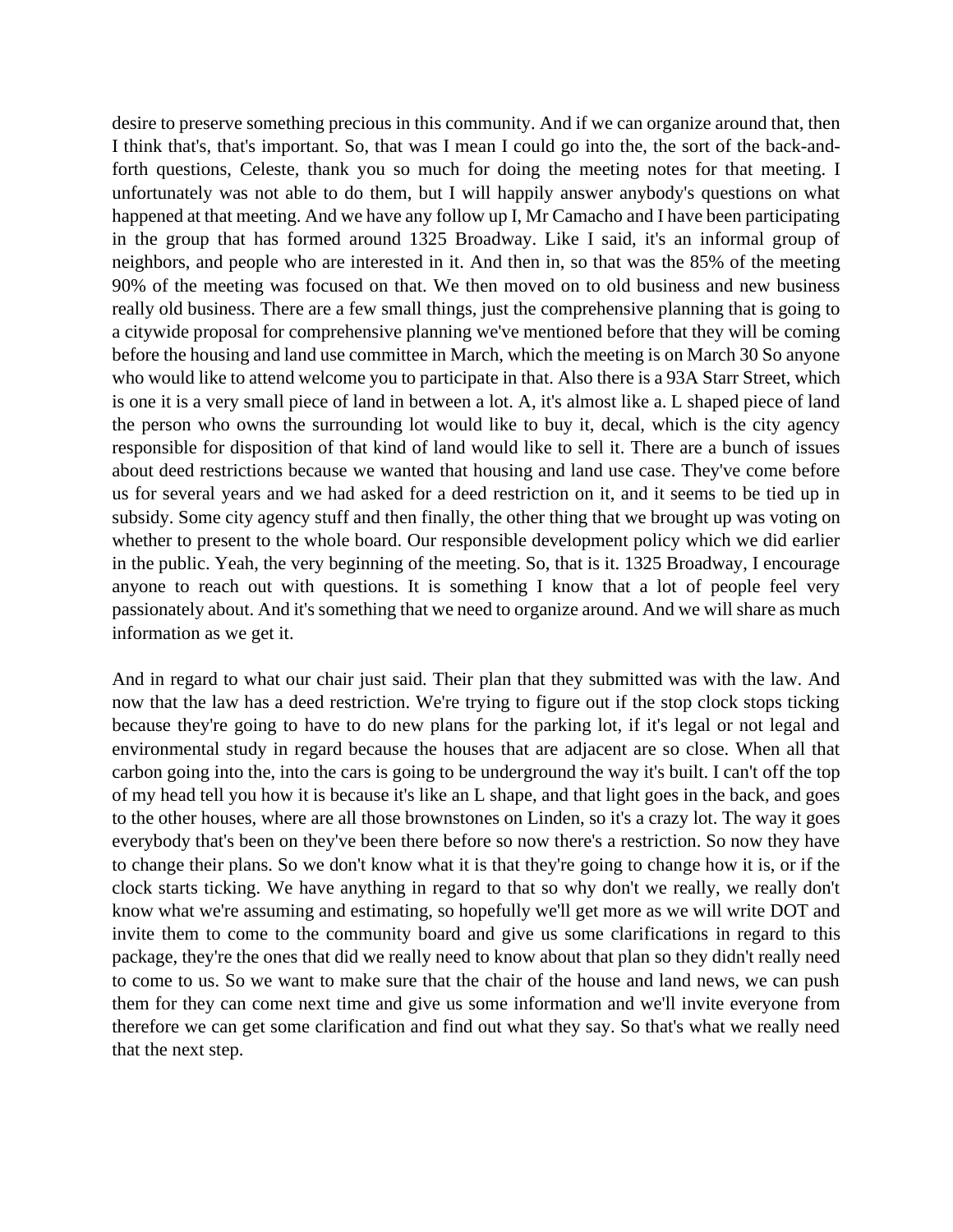**Damaris Falero (Department of Buildings)**: This is Damaris from DOB you know we're happy to come and speak with you guys and give you more information regarding this project. I know also obviously there's some other agencies and some other people involved in this as well, you know, including EDC last heard like she said that, you know, EDC did send the developer letter, and we're still waiting to hear back from them. This is all regarding this new restriction which DOB can't really enforce necessarily. However, we will be happy to come you know speak with you guys about the whole application process, you know the plan examiner examination process. All of that you know we'd be happy to do so you can talk offline you know regarding scheduling, and then I'll have someone like a project advocate or chief plan examiner come to the meeting to maybe, you know, explain a little bit further detail. All right, thank you.

#### Thank you.

And we will follow up and I think we should at our next meeting will probably ask for somebody who can work through the specifics of the zoning and then also somebody from DOB and then somebody from EDC, who is able to enforce this deed restriction. Lee, so I am those three agencies, we can triangulate a little, but I think it's really important to say that the other tool that we have is organizing ourselves and our voices and getting together and, you know, in a common voice saying this is something that we don't we, we oppose. We don't have the zoning on our side but. Yes, thank you.

And Miss Phelan I see, I see your head I know you have a question; I just want to add in just because there have been a few updates This is super relevant. So just and I know we haven't had a chance to speak yet, but I have somewhat good news. I did hear from a representative for the developer, and we are in the process of coordinating follow up for the community to have their feedback heard so you know we heard from someone they did apologize they said that it wasn't intentional that they, you know, didn't respond to our initial email. It just wasn't seen you know in time for them to attend that meeting, but they are offering to have a further conversation to clarify there and so we don't know what that means we don't know what that looks like. But I will certainly follow up and keep everyone. And, Mr Camacho board members community, everyone will know what's going on.

#### Thank you.

So nice because what it is that we've been putting a lot of pressure on working with all the elected officials and everyone in finding out what's going on with that with the borough president. And hopefully, we got the hash tag for now they have to come. So hopefully we can get something going on and find out what's going on with this working group. Now what else together and find out to help that area in that community in that black day that has those beautiful brown stones, and my new Latinos and blacks own. Most of those brown stones in that area for years.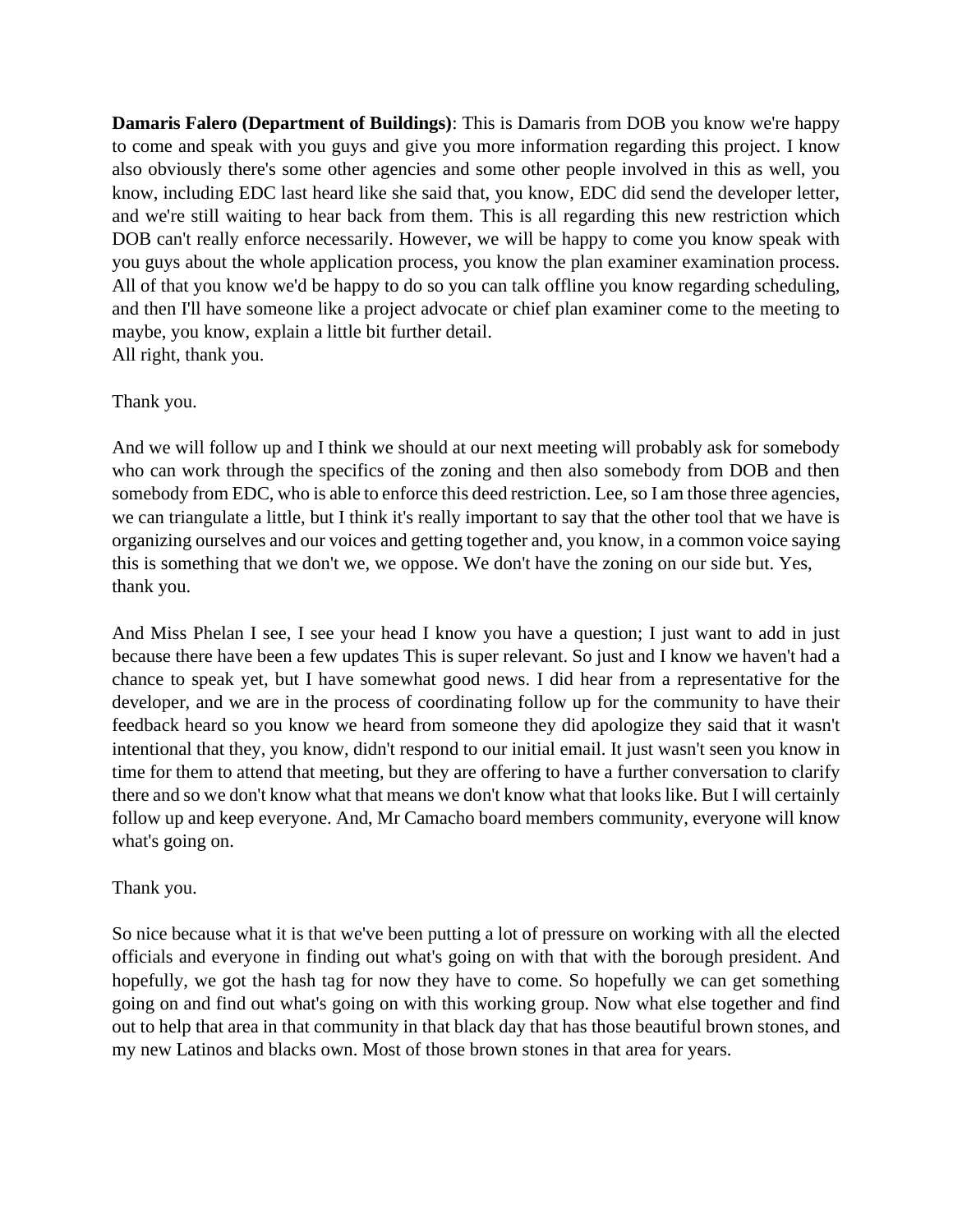So, what I was going to say was maybe for the next meeting we should dedicate the next meeting just to this particular project, because it sounds like it's going to be a lot of work and a lot of information, and we don't want to be too short, we want to be able to make sure we get all the information that we need to put forward. So we might want to consider dedicating our next meeting just to this subject.

Good. Yes, yes, but we will do just that. But we want we want to meet more with them. And we want to meet with the whole Cornyn everyone together to make sure that we're all in the same page, and no one can say one thing, and the other person can say in my list so I want to make sure everybody gets I have fallen yes; we're going to dedicate one meeting one time for this for people can get the answers questions answered.

And just to add to that misspelling there. There have been a couple. There was one just earlier this week of the group of other residents who have been really concerned about this who brought this to the attention. And I think anyone who is interested in this issue. If you can reach out to the district office, and we can make sure that everybody is a part of that conversation to those are not necessarily folks who are on the community board, but they care passionately about it. I think some of them are on the call, as, as, attendees right now I was looking through that list I saw some familiar names from the meeting. So I think maybe we can all get together so anybody who is interested in participating in this I think just if you can reach out to me to select the commercial, and we'll make sure that you are connected and on that email chain on that phone tree, so that you are fully aware of what's happening. And then we will also share information through the housing and land use committee as well.

**Celeste**: If there's nothing else for this committee report we'll move on. Seeing none. And if we did miss your question, it's okay I will certainly be looking at the chat and we will get back to you, and you can feel free to reach me in the district office. Now we have our health human service senior citizens veterans report, Cheryl.

## Health/Human Services/Senior Citizens/Veterans

**Cheryl Jones**: Hi, I'm Cheryl, so we had to meet. We had a presentation by DFTA (Department for the Aging). And they talked about a program called Voices and Voices is a program that connects seniors with volunteers. And basically this is what they found out during COVID-19, so many seniors that only did not have people to connect with in the program. It's not a social service program. It's a program where volunteers actually speak to seniors over the phone, and they kind of have a nice chit chat. And I think it's a great program, you know for seniors. And so there are a couple of components. So the, the volunteers, commit to actually talking to the seniors and there's no like timeframe. So it could be a half an hour, could be 45 minutes could be an hour. That's one component. And then the other component is you have volunteers. So if anyone on a board is interested in volunteering, need, or know someone that needs to have a Voices volunteer, you can call 212-244-6489. And you could connect with Miss Keyes.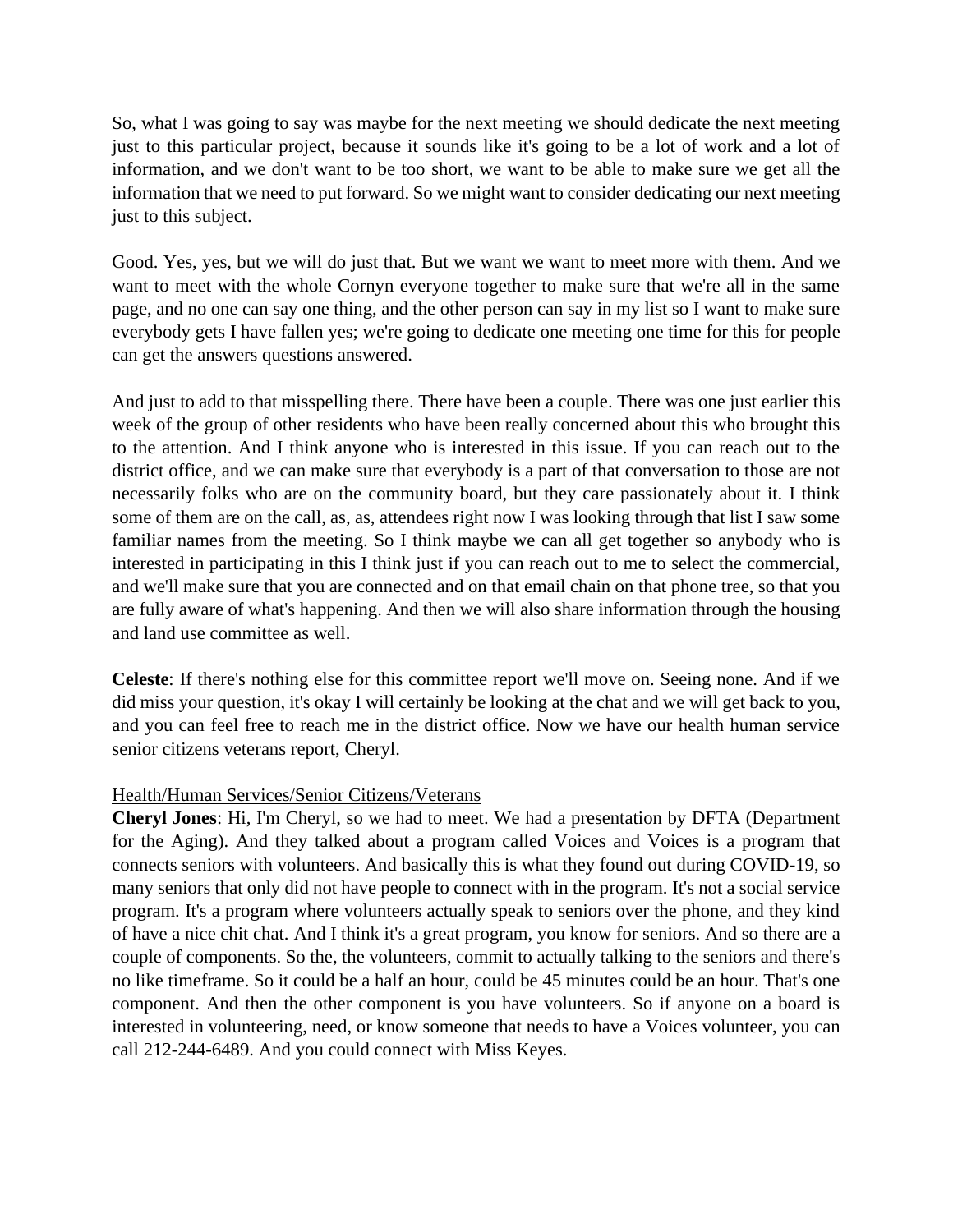The other important, agenda item. Thank you, Miss Jackson, we talked about our Shape-Up Bushwick. And so some of the items that were discussed was to have a food distribution, to offer a PPE, to have a paper shredder, and to give information to seniors about how to get the vaccination, as well as giving healthy food from City Harvest. The third item that's very important. Miss Jackson talked about a grief workshop that will be held on Saturday. And she's going to send us a link to send to all the board members. The meeting was adjourned at 641 investment update any questions.

**Celeste**: Thank you, Cheryl.

**Mr. Camacho**: for clarification, they'll give a background check to people and make sure that they get a background check. They screened them, and they only X number of hours that they work, and make sure they'll listen in to, on, and before they even though, they'll train them, and listen in on our seniors to make sure because a lot of them are, are all you know by themselves. The kids are all grown they're not there, and they need someone to sit and talk you know how seniors are and talk to them and make sure that they have a what they need and open up to people, you know, so it was a process, so not anyone could become a volunteer there's a screening process that you have to go to get to as well as the application, and they do to some type of background check to make sure that you know the seniors are matched with the person that meets their needs. Yeah, I think we program. Thank you. All right, any other. Any questions about or shape up wish to shape up.

**Anne Guiney**: No, but I do have a question about that program. Is there anything about the who they are looking forward to join? I participate in Bushwick Ayuda Mutua, which is the mutual aid group, there's a lot of people, most of them are younger so I'm just wondering if they are looking, because I think this is something, especially because if you can do it over the phone and just check in. It's something that people would be really interested in, but if they are not necessarily looking for younger people, then I wouldn't want to try and share that, do you think maybe I can follow up with you offline? This sounds like a really important program.

**Cheryl**: So, what you said that they had a match, and one was a little younger and one was older, so it doesn't matter. You know the age, it matters that the person, you know, likes to talk and there's some things in common, but you could be a young adult match with someone. **Anne**: Okay. I'd like to follow up because it sounds like a really valuable and important thing. Wherever you can get the number. Cheryl: yeah, write the number down you can call her. Her name is Miss Keyes. The number is (212) 602-4225. **Anne**: Okay, great, thank you I will follow up, I appreciate that. Cheryl: Her email is [eneubauer-keyes@aging.nyc.gov.](mailto:eneubauer-keyes@aging.nyc.gov) Any more questions?

**Celeste**: I do have a comment Cheryl and just for folks to know so we will include this info just for the community to be aware as well and for the board members in the newsletter. It's a great opportunity and we've actually asked if it's possible right like to connect Bushwick not that it has to be that way but if someone had a preference right to speak to you know individuals from Bushwick Is there any way to kind of tailor. You know the communication for volunteers from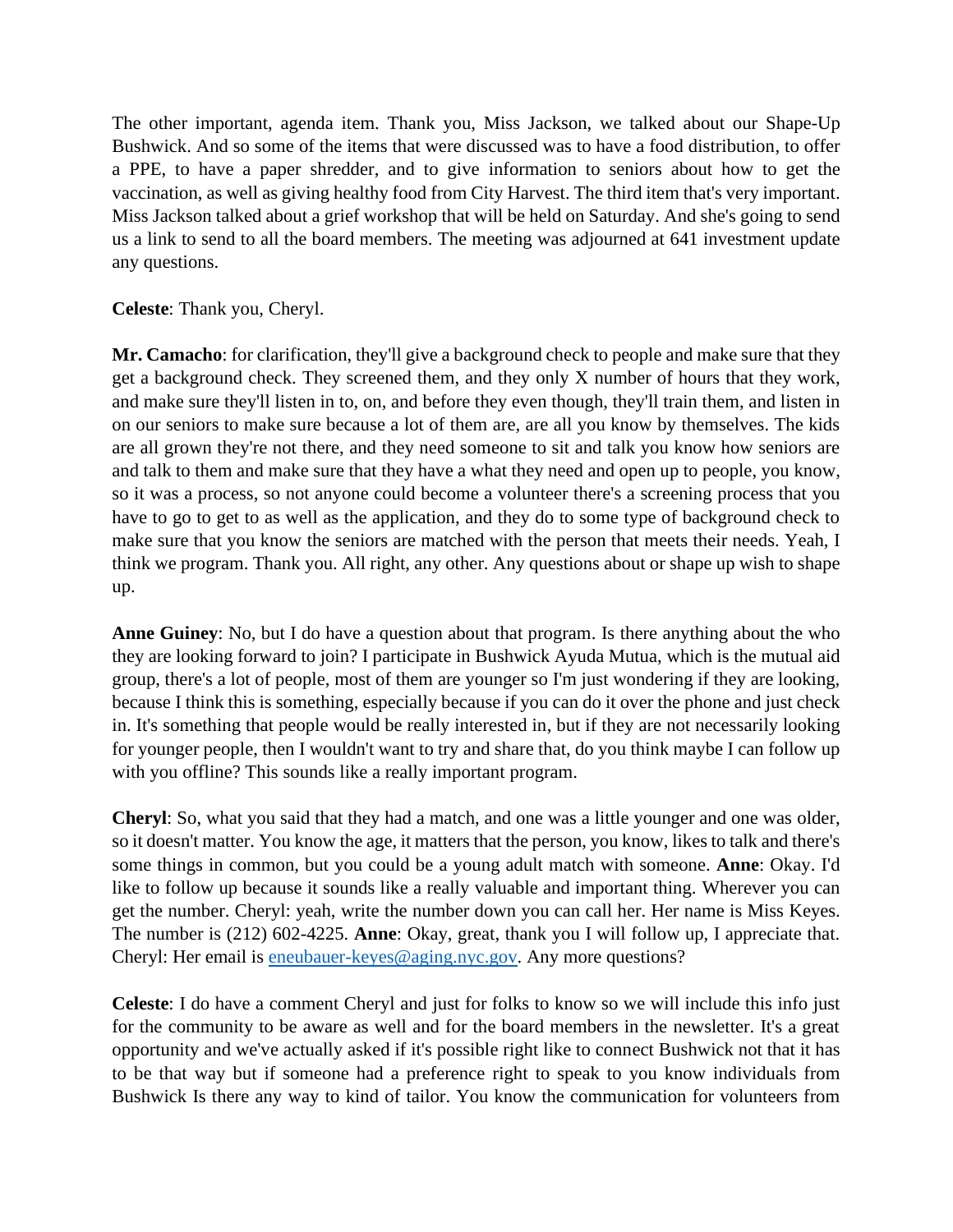Bushwick speaking to Bushwick seniors write having it be a hyperlocal activity. If that was something that they wanted to do and just trying to find better ways to connect with our seniors right that are isolated not everyone goes to a senior center. Not everyone gets Meals on Wheels you know we have a lot of seniors that are that are, you know, by themselves you know their children have moved out of the home maybe they're on their own and you know they're only recreational activity I'm saying this from hearing stories is going you know in the past going shopping, you know, that's when they would see people otherwise, they're isolated. And so we really want to make sure that they have an opportunity to engage that was the motivation for this discussion.

And then, could we also include Miss Jackson. She's going to send us a flyer about big grief work workshops that are held on Saturday. I think that might be key to, because sometimes people don't want to acknowledge that they're going to someday be to be grief and i think that you know if there's some type of activity or some type of services that the community is aware about that people may be more inclined to go. So Barbara Can you send us the flyer.

**Celeste**: I think Barbara had to jump off I think she had another commitment this evening, but I will follow up with her and I'll make sure we put that on the newsletter, and we can circulate it via email to the board.

**Celeste**: Okay, thank you. If there are no other questions, we'll move on to economic development plus permits and licenses. Desmonde, I know that economic development went first if you want to summarize.

#### Economic Development

**Desmonde Monroe**: Sure. I'm going to make this quick since we are at the 11 o'clock hour, I mean I needed. our I send out a revised note to send them directly to the last but like most of you probably have been, I've been forced by reply all so you have the revised notes I was really going to be selective if you guys didn't. But basically, I'm going to speak fast. And just basically read from the revised notes, they'll teach you, like less than two minutes. So, this is the EDC economic development plan review meeting the meeting. The committee discussed the draft Bushwick economic development plan which consists of tools and resources that can guide the community's economic development strategies and strengthen Bushwick and build long term value to attract residents to the area. The plan costs for local community development organizations, nonprofits local leaders and residents to build on existing community assets, promote workforce training aligned with the needs of existing and growing local industries and promote health and health and security of the Bushwick community, especially economic development strategies include but are not limited to supporting small business workers quality of life, improved access to local employment opportunities, increased access to advanced education workforce development job training opportunities, promoting vibrant commercial district attract doors and services for daily needs to resit to resident neighborhoods, ensure a wide range of housing types that are affordable to different income levels preserve natural space in the community and maintain the characteristic characteristics of the community. After a quick overview of the track. It was open discussion with,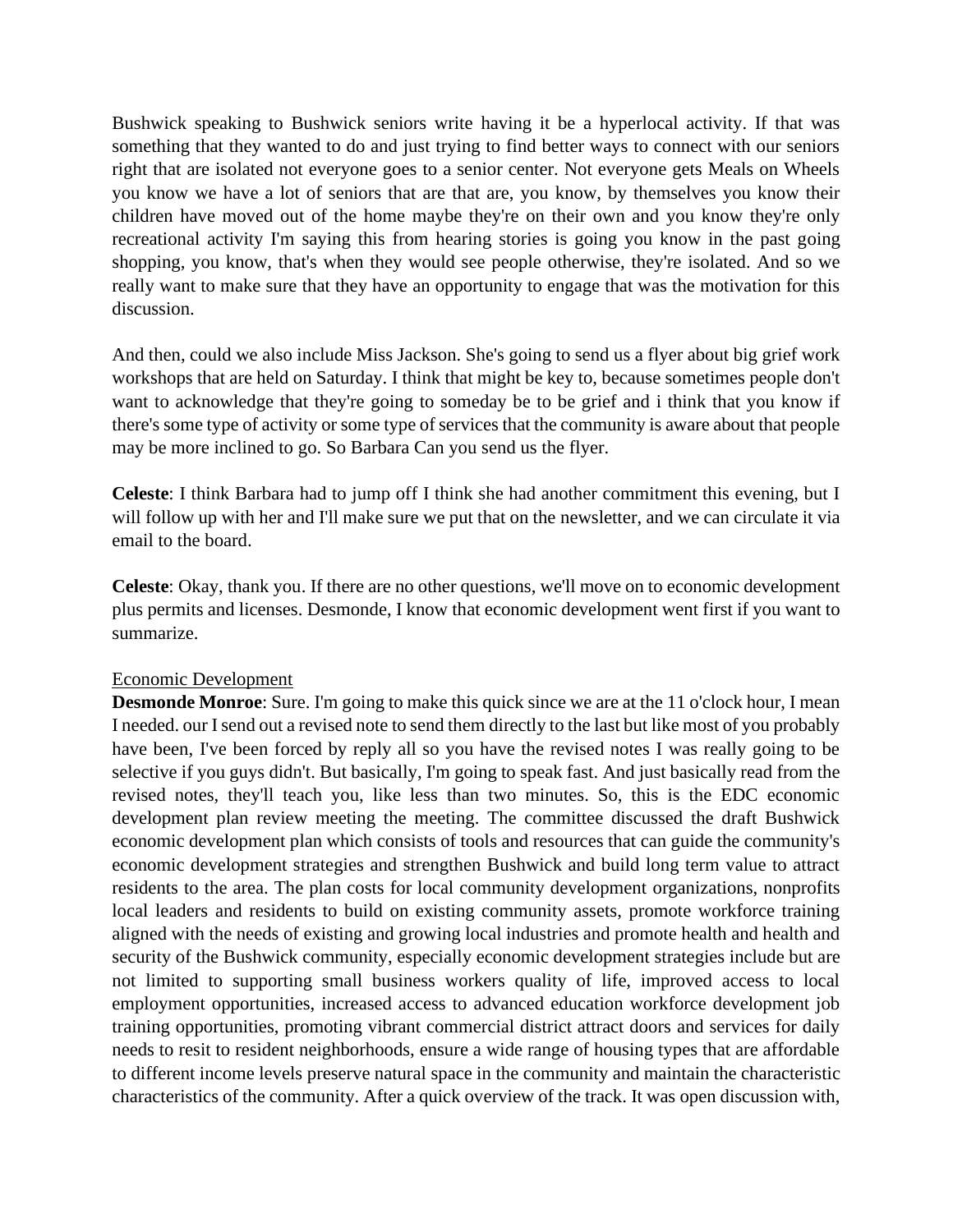I get a set of revised notes you can see that, like and Johnny mentioned that about maintaining long standing businesses. Due to forces of displacement and commercial rate increases so we definitely want to make sure our economic development plan covers that as long as, as well as reaching out to merchant associations, you got to Gomez also talks about reaching out to nature residents and students associations, because they are the customers of the business and their input would be greatly appreciated and how, when, when developing the policy. Rather promotional also mentioned about breaking down the, the policy or the development plan into manageable pieces and then allow it and other companies to utilize what they can from development plan for their own committee hear someone saying something or that's just. Okay, so yes so go to a capper about breaking it down and customizing for area, as well as standing, which also did work merchant, reaching out to the merchant associations and other associations, such as making the road and street vendor associations to get feedback for the plan. And, again, I think everybody was really much concise about making short term manageable action items, so we didn't want to see this going for years and years and years, although once we get stuff in place. The programs will take what will definitely give us a lot of work to do for the coming years, but we can at least get the initial plans and breakdown done this year, so I think our next meeting. We're going to incorporate the existing feedback. Then we're going to work through making. I guess action items, you know, that way we can put milestones in our way so we can see stuff happening throughout 2021 2022 and 2023 it's moving forward. That's all I have. If you have any questions, the plan is still being kind of massage, and I'd be glad to send that out to the, to the full board for their input once we incorporate the input we already have and move forward from there. That's all I have. So that's any questions that's left back to you.

**Celeste**: Are there any questions for Desmonde before we go into permits and licenses? If there are no other questions or comments then, Melissa, we'll go to you, permits and licenses.

#### Permits and Licenses

**Melissa Carrera**: Thank you, Celeste Good evening everyone. So, the permits and licenses committee met with EDC Tuesday February 9. We had a total of four applicants present, and I want to go through each one of them really briefly you can defer to the notes that less circulated with the entire board. Earlier today, so the first liquor license was for Gonzos LLC, located at 24 Irving Avenue. It's a new liquor license application for review. They are a family oriented Mexican restaurant; they're looking forward to working with the community. Community and being involved. They have been communicating with Make the Road New York, other local nonprofits in the community. They are coming to us from Greenpoint, so from, you know, a very different area and they feel like they can, they want to be more inclusive. They gave us a really good framework of why they want to be in the community, how they are going to get involved and there was just a really good conversation with them, their hours are 10am to 10pm, Monday through Sunday, and they are in total compliance with no selling of alcohol after 12am on Sundays. And then we had Kevin Blanco from Dona Andrus modern taqueria at 238 Central Avenue, which is also a new liquor license application, also a Mexican restaurant I see a big trend here there's a lot of Mexican restaurants coming to Bushwick, or that are already there but one of the liquor license, and they opened in July 2020 so during the pandemic Mexican cuisine. Kevin is also the owner of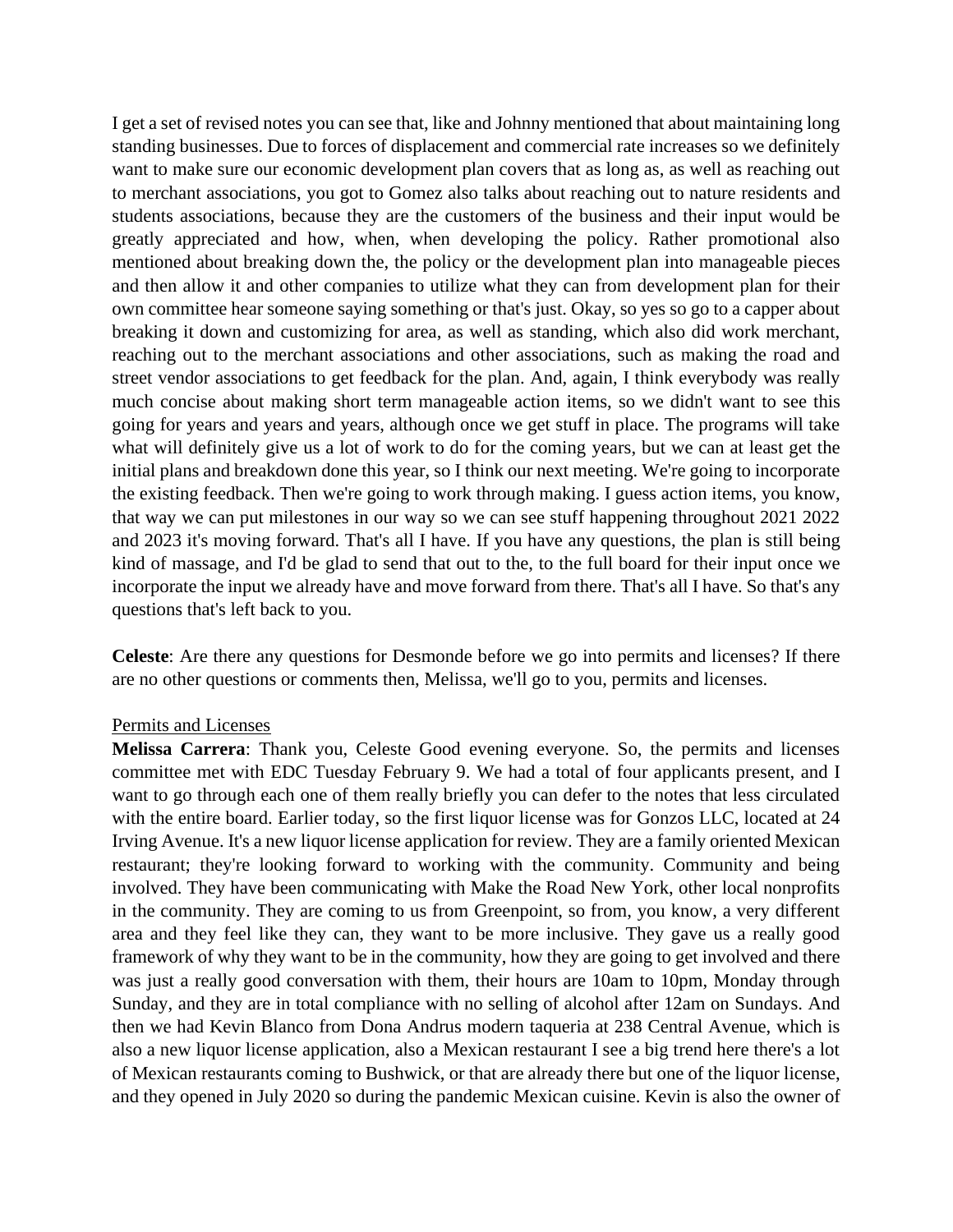Barchaa which I learned at the meeting is very involved and has done many fundraisers and has contributed to our community in a real way so of course we want to support businesses like theirs who are deeply involved and invested in Bushwick, so their operating hours are Monday through Sunday, from 12pm to 9pm, and they are in total compliance with no selling of alcohol. After 12am on Sundays. And now I'm going to talk a little bit about, DorDor gallery Ekaterina Ovodova located at 45 Irving Avenue also applying for a new liquor license. This space is a gallery kind of event space that opened up in March of 2020, you know right when the pandemic hits so I'm in a very challenging time they are women owned. So of course we want to show support to any women owned businesses. I will save this. We had a couple of miscommunications I would say or misunderstandings. During the meeting, we would love to see the person who was actually on the application show up and we can talk more about that during the recommendations, but they pretty much are a gallery open to showcasing artists work, and then having their alcohol being sold during the operating hours of course, and they have a small light food menu so not a real kitchen in the back, I'll be just like light things being served. And their operating hours are from Monday through Sunday 12pm to 8pm, and also an agreement with our stipulation of no selling of alcohol after 12am on Sundays. And lastly, we have Lucy aka Sarah's tequila Fiesta bar NYC Corp, located at 280 Knickerbocker Avenue so this is located right across the street from the Maria Hernandez Park. As most of you know I think it's a walk bar right now there's been a lot of businesses of this location for some reason, I don't know, it hasn't worked out for many folks, so this restaurant location is in its very early stages, also in Mexican cuisine. The owner is a former chef who has worked many years in the food industry and wants to bring his take on Mexican cuisine to Bushwick. They are Latino-owned, and they are intending to operate from Monday through Sunday 10am to 10pm, and they are also in total compliance with no selling of alcohol. After 12am on Sundays. And I can talk a little bit more about these, but I don't want to take up any more time. And I'll talk more about our recommendations, Celeste once we get there. Thank you, everyone. **Celeste**: Thank you and I just want to the board is okay with this I have I believe one of the applicants or their attorney here Katarina. I just want to give her an opportunity to speak Academy and I'm going to unmute you now.

**Ekaterina Ovodova**: Hi. Hi everybody. Um, yeah, we spoke on ninth and actually, so I'm presenting order gallery, while presenting on ninth and we have the opener, and the person who applied for the license actually on call her name is Anastasia. Um, yes, I see I see her I'll mute her now. You okay, okay. Yes. Was there anyone else that that was on the call for the business.

No, only me. Okay, okay. So, to have more calls. I'm the legal representative as well.

Okay, I don't see I don't see Marcos on the list that I'm happy. Yeah, that I'm looking at. But if yeah if you have any comments or anything you'd like to share, or I don't know Melissa if you had specific questions for them. But this is your opportunity to just share a little bit more about what you're intending to do for your establishment.

Yes. Like, reverse like in the Bushwick area like our gallery, we tried to like magnetize artists as much as possible to like, bring like new cultures, to the, to the space. Sometimes we have like different exhibitions, like, like Eastern Europe. Europe. And we trying to make this space like cultural point, and we have like also our space to work like for artists work into like art space and sell their like artwork so either way. He has to be trying to make it like he, like, more like fun for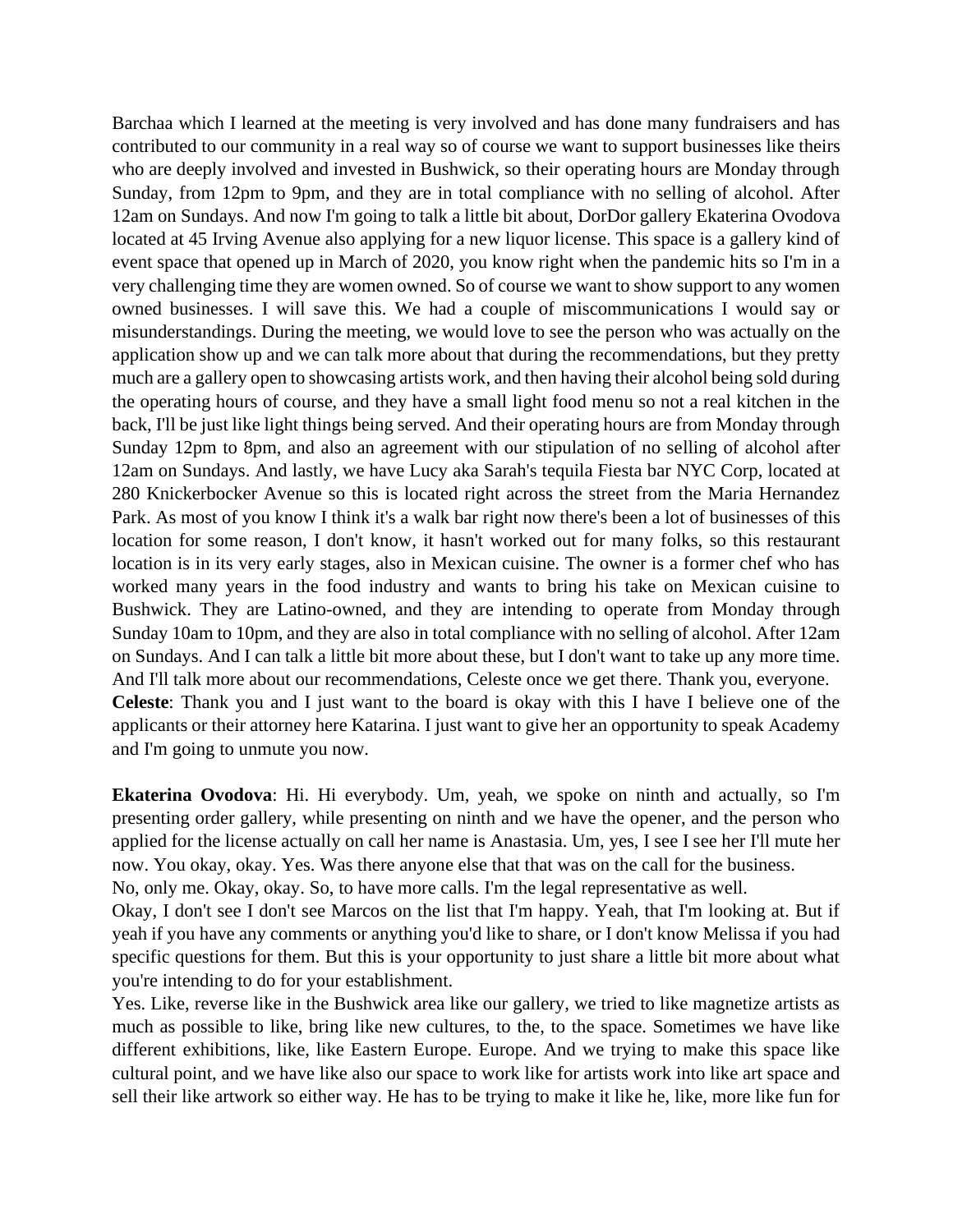everyone. And I think this area, and like, like people from like other areas. And, yeah, so if you have like an equation, about like how it's going to go, or maybe you want to like lead the displays. One day, so it's like totally possible. I want to like serve like wine and beer. Basically, I'm close to 8pm. Got it. Yeah. Okay. Yeah, so we have like different events, because like, same gallery in Moscow so it's like really similar to, kind of, like, it's the same time like family oriented, and it's like the same time it can be like everyone, it can be like candy to like 11pm or like midnight. Up to white people who like providing performance so fancy like exhibitions opening.

To be to put to put in an application, the person that's carrying the license and to be in the establishment. And when they came to the board to the committee, the person wasn't there. So we wanted to speak to the person that the license is going to be under, there's going to be responsible. So the committee requested them to come here. And the person that's going to be on the license, that's going to be on the permit as well. So that's why is the young lady there?

## Yeah, she does. Yeah, she's okay.

So that's why Yeah, it was like a long time ago with a client like for like, one year ago. It's like, What's the last time we were waiting for it in like, a cheap like new liberal or a gallery? So she didn't know like, like, responsible for not on Really? Like, in this time? I'm really very there. We were closed from like, you know, kind of the time that's like, it's so yeah, it's just going to be so long. Oh, yeah. And drink places where you go there to serve the art and you have your little wine and your stuff or whatever it is that. Yeah, yeah. Yeah. Ah, what's the age limit the size eight if you are planning on having a liquor license Yeah, what's the age limit? age limits you can kids in an art gallery

Yes. It's Yeah, it's completely right. So you can do no check. Documents first is going to be like Antoni one invention is in the application. Mr. Camacho. I believe it's 21 and over, I can reference back to the application, but it's also not only a gallery it's an event space as well with some fee sir, I believe. I remember that being on the application for sure.

Yes, we have some time performances. For something I'm just trying to like please, like all creativity will be like, can awesome this period of time, like at least we can have like a lot of people are sure but like sometimes we have a social going on. Is like People prefer in this area a lot of pressure like suddenly like 2021. And like, or 21. We can like serve like alcohol. Sorry. Thank you. **Melissa**: Thank you so much for that. I think some last, we should move into recommendations. So then they can get more of an idea of what we're leaning towards as a committee.

## **7. Recommendations**

Absolutely. That was my next segue once we wrapped up. So with that being said, let's go into recommendations. I know we have permits and licenses recommendations. I don't believe any other committee has that. But we will cross that bridge once Melissa finishes, go for it.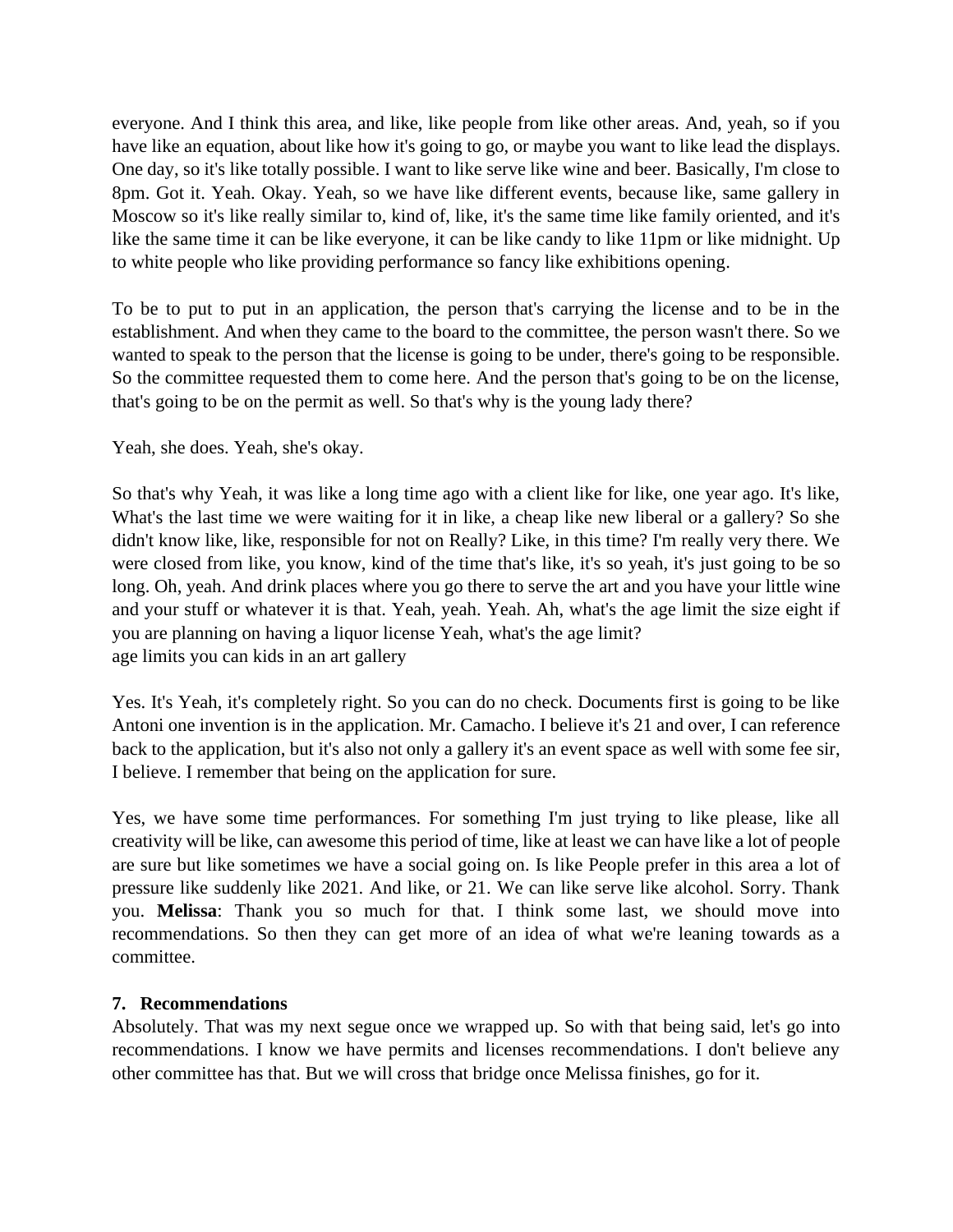and get to last. So I guess we'll kick it off with DorDor gallery. The recommendation for the committee is we would like to give DorDor a second chance to present to the committee next month. In our meeting in March. We will need the presenting manager to be present at the next PLC meeting and talk more about their community plan and long-term liabilities so far, we want to know more about operation. You know how this is going to work. Get to see you both at our next meeting in March and then we want to support it. But at the moment we do need more information and we'd love to talk to you more recommend for you to return next month to us. So that's a recommendation for DorDor. Our second recommendation is for Gonzos LLC at 24 Irving Avenue Move to approve application as is with operating hours from 10am to 10pm. The establishment is willing to adhere to the compliance of no liquor license, selling on Sundays after 12am. And we did request some specific drawings of the sidewalk measurements because they do have a sidewalk cafe that they will be including as part of their establishment, so we just wanted to get a good idea. What those dimensions are just to make sure they're within compliance of DLT.

And the recommendations, everyone has a copy of the recommendations. Are we voting individual or not? through them and then we can vote. Okay.

And then third, we have done undress Martin taqueria at 230 Central Avenue, we move to approve the application as is with operating hours of 12pm to 9pm. And this establishment is willing to take you to the community boards compliance of no selling of alcohol after 12am. Everyone approved and lastly, we have the tequila Fiesta bar at 280 Knickerbocker Avenue. Good committee would like to see the applicant return when they have a certificate of occupancy. They're in the very early stages. We really liked them. We thought they were great. We just want them to return to us, you know, in a couple of months, when they have their whole business plan thought out and they have a certificate of occupancy. And that sums it up for recommendations for the permits and license committee.

For board members may suggest a blanket vote on these recommendations if that is okay. Is there a motion for a blanket vote to let you can vote on, on everything when this criteria is on some? Well, it's basically what the permits and licenses committee is recommending all together. So okay. Okay. So as Melissa stated, all of those stipulations apply.

Okay, so first we're going to make a vote to recommend a blanket vote correct. Everybody a favor. I see a motion from an end is raised. Wait a second by Mr. Camacho. All in favor. Aye. Any questions? So moved. For the blanket vote. Now we need a recommendation or emotion excuse me for the recommendation from permits and licenses?

Correct. good recommendation or regard? 204. On the committee's report is there a second I second motion lift career. All in favor?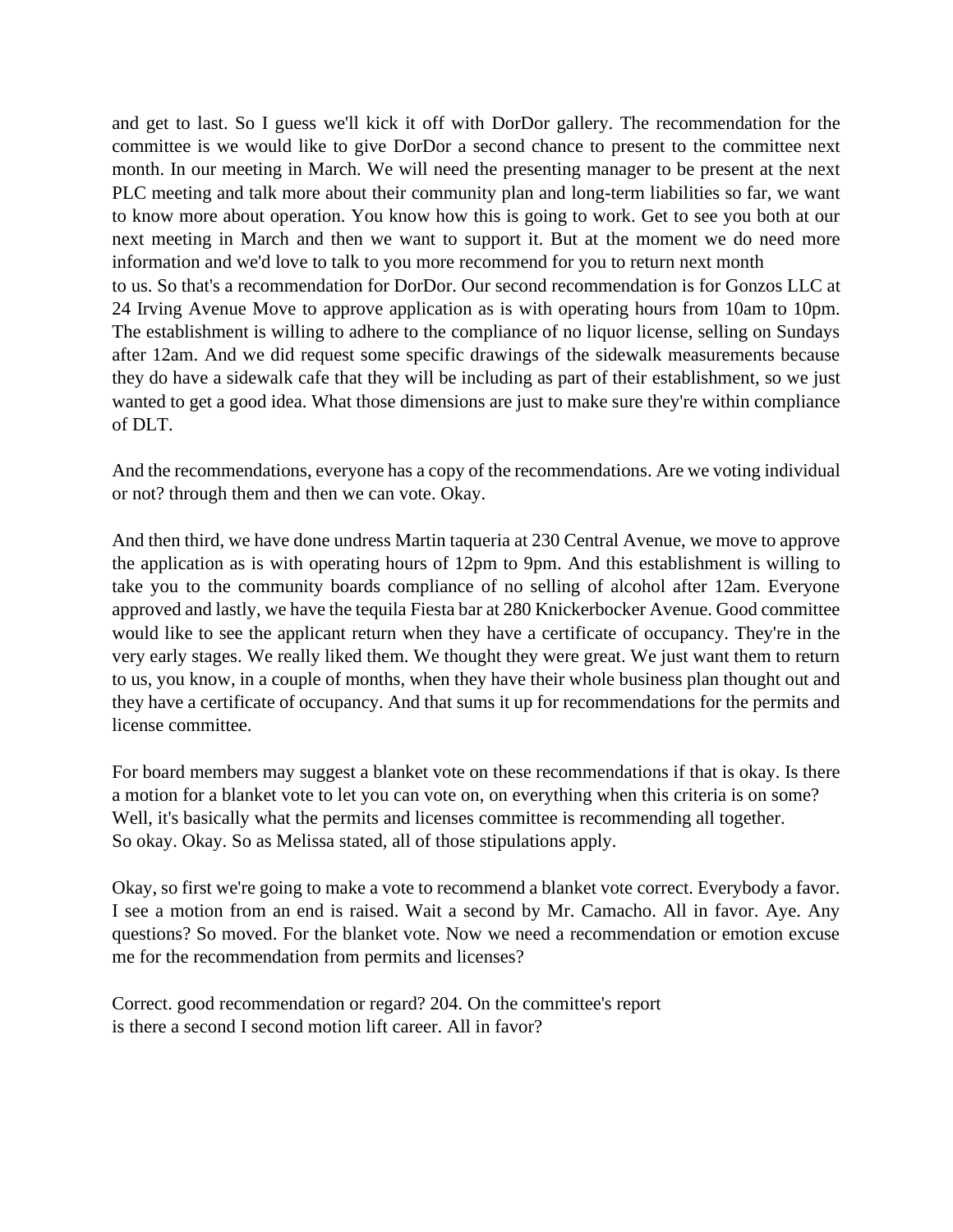Aye. Any abstentions? So moved. Thank you everyone. That concludes the permits and licenses recommendation. Are there any other recommendations at this time? Going once, going twice. We are moving on from this agenda item now and we are going into old business.

#### **8. Old Business –** None

#### **9. New Business –** None

#### **10. Announcements**

**Celeste**: we'll move on to the next agenda item, which is announcements a minute and a half If you have an announcement, please let us know. If I don't call on you and you'd like to make an announcement, please just let me know in the chat.

**Marcus Harris (Brooklyn Borough President Eric Adams' office)**: Hi everyone. It's two announcements. I have actually three. shoes by February 12 deadline. For me board appointments, and reappointments thank you for doing that. Other thing that I wanted to mention at the end of January, he actually called for transparency in the racial makeup of vaccine recipients, one of the things that we are seeing is that they are not equitable across a city, and he's asking the breakdown of how that list is provided. I don't know of anyone here what we do like Walgreens is that people are still not in. You need to get back to the unemployment myth at this point. Um, so that's why the President is doing that. On another note, I just want to make sure everyone knows that it is Cancer Awareness Month. We have been seeing a lot of people have not been paying attention during this time and staying with different hospitals and doctors. Colon Cancer Awareness Month is March. As you guys know, when I first came to your board, I mentioned that I was a colon cancer survivor at the age of 37. We just need to make sure that people are following up with their regular appointments, and actually seeing doctors to make sure that incident on cases of illnesses are not lingering while we are in this pandemic. That is all I have for you. Thank you, everyone.

**Karen Cherry (Council Member Darma Diaz's office)**: Okay, good evening, everyone. I just want to say that our office opened up virtually, we are taking on cases virtually. You can email me at [kcherry@council.nyc.gov](mailto:kcherry@council.nyc.gov) if you'd like to make an appointment.

**Jonathan Pomboza (Brooklyn District Attorney Eric Gonzalez's office)**: Hi, there. Can you hear me? Just wanted to share with you save the date for Black History Month. The district attorney is having an event that's titled Stony the Road We Trod: the Impact of Faith-Based Organizations, Historically Black Colleges and Universities, and the Divine 9 on Our Path Towards Equality. It's Thursday February 25 at 6pm. I'll be sending the link a little later, but it'll be on social media channels and it will be a panel discussion moderated by Michelle Miller from CBS News Saturday morning. Thank you.

**Modesto 'Flako' Jimenez (The Bushwick Star/Oye Group)**: was unable to share his announcement due to sound/technical issues.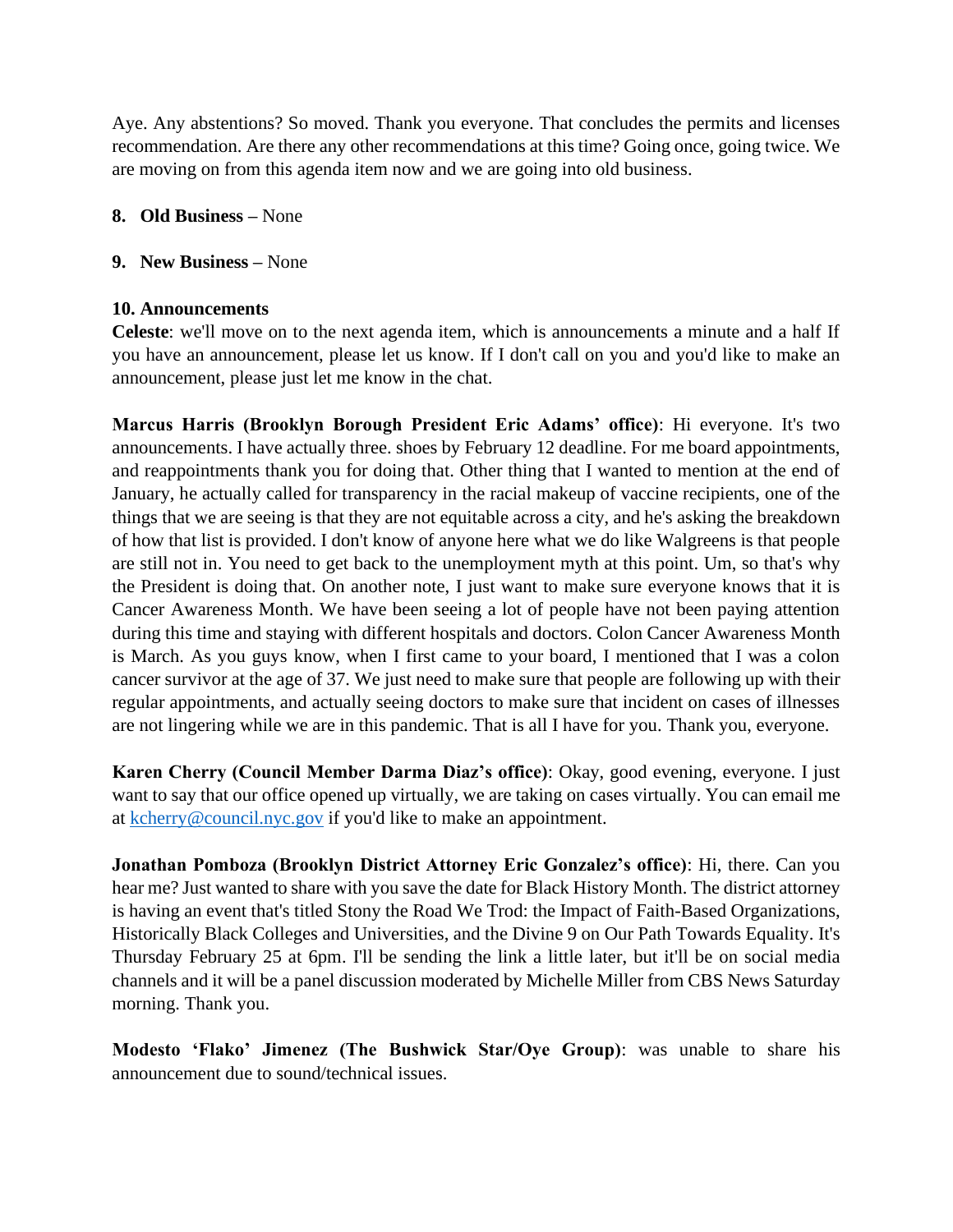**Celeste**: You can try to drop the information in the chat and I'm happy to share more since you're not able to speak for some reason.

**Ramon Pebenito (Senator Julia Salazar's office)**: Hi, everybody, Ramon from Senator Salazar's office, I'd like to warmly invite everyone from the community and the general public to the State of Senator Salazar's District Virtual Town Hall, our first town hall for 2021. This Friday 5pm via zoom, I have the zoom link in the chat as well as a passcode. But also if you're just on Facebook, look up Senator Julia Salazar. All one word. We look forward to seeing everybody. Thank you.

**Rick Echevarria (City Council Candidate, 37th District)**: Okay, so Rick Echevarria, city council candidate in District 37. Good evening to everyone. I wanted to invite everyone to an event that I'm having tomorrow for urban minority owned businesses certified and non-certified as everyone knows we have a problem with the city not giving contracts to minority businesses, particularly in our region, and we want to make sure that existing firms and new firms can be in a better position to get those contracts. And finally, I'm a lifelong resident of Bushwick. I started Bushwick Housing Independence Project out of my apartment on Woodbine Street. And I have a kind of provocative statement that you know, after 20 years of doing affordable housing program with my expertise at HPD. That revealed to me that our biggest problem is affordable housing corruption. Alright, so we find affordable programs and policies, but we have a very severe problem in our city. What I think is an unredeemable housing agency. I'm going to put a link for the zoom for tomorrow's event in the chat, as well as my website, email and contact in case anyone wants to attend tomorrow. I encourage you to and if you want to chat about housing corruption, I welcome you to contact me. Thank you.

**Steven Williams (Accessible Dispatch Program)**: was unable to share his announcement due to sound/technical issues.

**Taeka Haraguchi (NYC Comptroller Scott Stringer's office)**: Hi, Celeste. Hi, community board 4. Great to be back here this evening. Just a few quick announcements. So I announced this last time but just want to remind folks that the application for our paid summer internship program ends on March 5. I'll put the link to the application in our chat. And then secondly, the comptroller on bail. His food security plan to combat hunger in New York City. The plan offers immediate local, state, and federal recommendations to close gaps in emergency food programming. It calls for the creation of a \$25 million city-based emergency fund food programs to serve undocumented New Yorkers left out of federal and state safety net programs. So I'll drop the link to that report in the chat as well. And finally, the comptroller also released a blueprint for strengthening public safety in New York City. So he unveiled detailed proposals will transform public safety protected Yorkers from violence and to invest in our communities. In this blueprint proposal outlines how to reimagine this in five different ways. And I will be dropping the link to that in the chat as well. Thank you.

**Celeste**: Thank you. All right. And I believe that Jamie Wiseman would like to say a few words.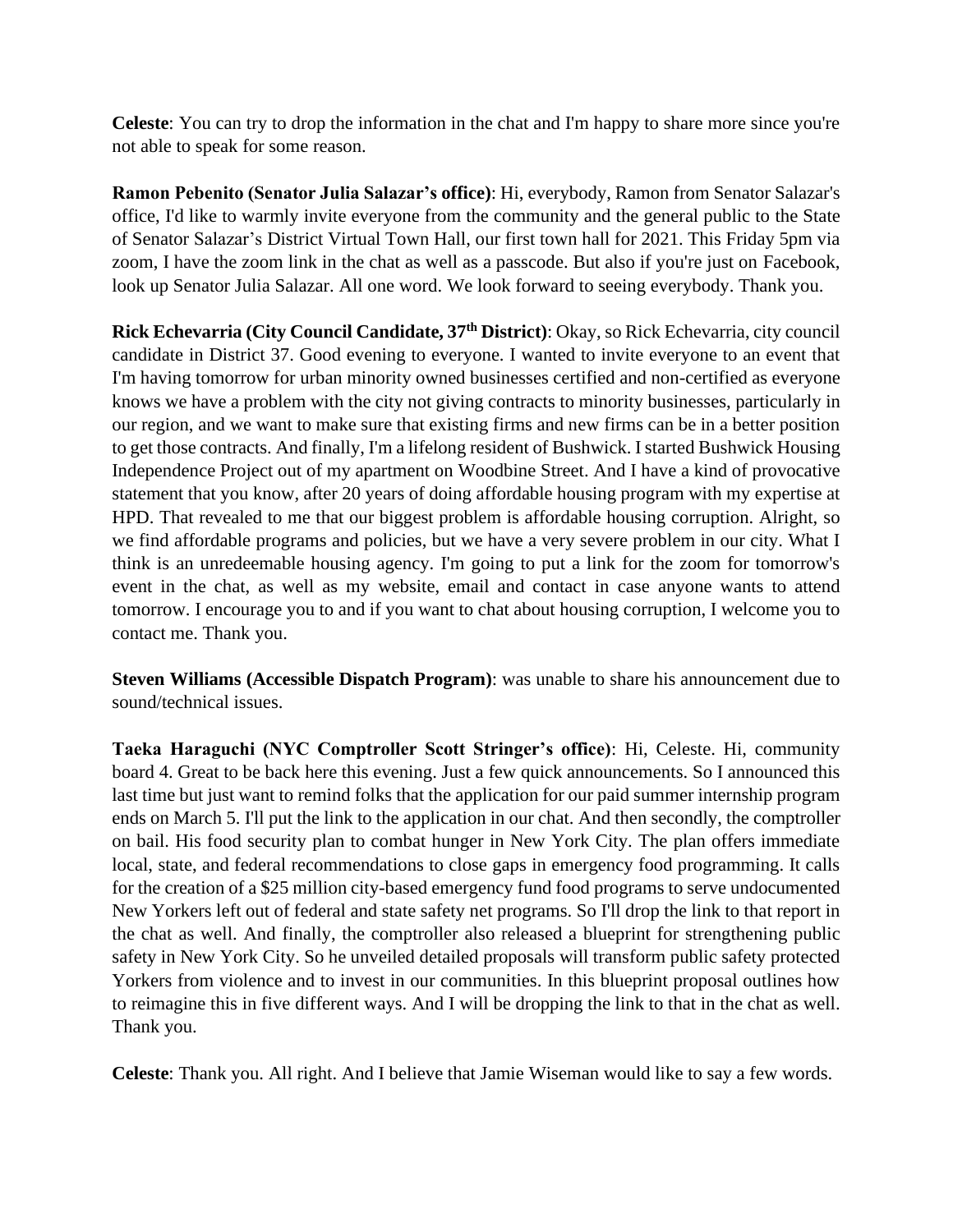**Jamie Wiseman (CB4 Board Member)**: Can you hear me okay? Yes. All right, so listen, thank you for the kind words Camacho. And I just wanted to say since my term will expire and will not be renewed that grace, first of all, I want to just say that grace says that Anne Guiney would be a great babysitter. She pointed her out and said she would be a great baby If you could just bring her in. So that's a quick note. I concur, right Grace. But I do want to say listen, y'all were you go above and beyond for the community. You know, I know I was a scary admission to the community board Initially, I hope to contribute. And I hope to continue to contribute even when I'm no longer on the board and I'm only a phone call away or FaceTime away. But what I will suggest is to work somewhere it was my son wants me to light candle and mice is my wife and stain. So We shared six years together, this community's very, very meaningful to me. And you guys are fighting for it and continue to fight for it. I can't. I've been around a lot of other community boards through my real estate work, you're not going to find a better district manager staff and share with you. And that goes through the rest of the officer corps. So just take a moment and reflect on the work that you've done, how important it is, and how much public service is in your blood. So thank you so much for including me, it was community board and your important work.

**Mr. Camacho**: We came in we want to thank we want to thank you. Thank you. Oh boy. We know when we started, we started crazy. And then eventually, we knew each other, and we knew that the goal was the same. The same way we work with you we want to work with everyone because that's, I guess that's our downfall. You know what I'm saying? And I always say, I always say Bushwick is a loving and working community. And it's sad that we are that way because people come in and try to trip us up. But we want to thank you for guiding us and helping us when time was rough. And there's always going to be a door open here in Bushwick for you because you are a part of us. Thank you.

**Celeste**: Thank you. Thank you, Jamie. And I just want to say to all board members, community members, you know, I've received compliments for you all, you know, the community's paying attention. You know, these meetings are open to the public and they are commenting. They know that all of our board members are dedicated and absolutely, I would not be able to do half of what I do without you. So the feeling is very much mutual. And you know, we have good people here in Bushwick. It's always been that way. And I think the primary reason is because we're here for Bushwick, right for our neighbors and for the people that are here in this community. So thank you so much. And if there are no other comments, I don't see anything in the chat. Please, if we've missed you, it's not intentional. Just let me know and I'm happy to circulate information in our newsletter if we didn't get to you this evening. That being said, we can move on now with the rest of our meeting. Barbara, did you have anything for the Community Council?

**Barbara Smith**: RiseBoro has worked together to put together a document along with 30 people for seniors because seniors want to get the sharpest chance that they will Brown is really overwhelmed because they will pick up the thing is you make an appointment a day ahead. But there's no way for me to get back home. Because if anyone has received a shot, you're not after you get the shot, you have to sit for like 15 minutes. And you can't give them a time. And they've worked on a time. So Lopez and Gomez have been picking them up in the building, and I'm so